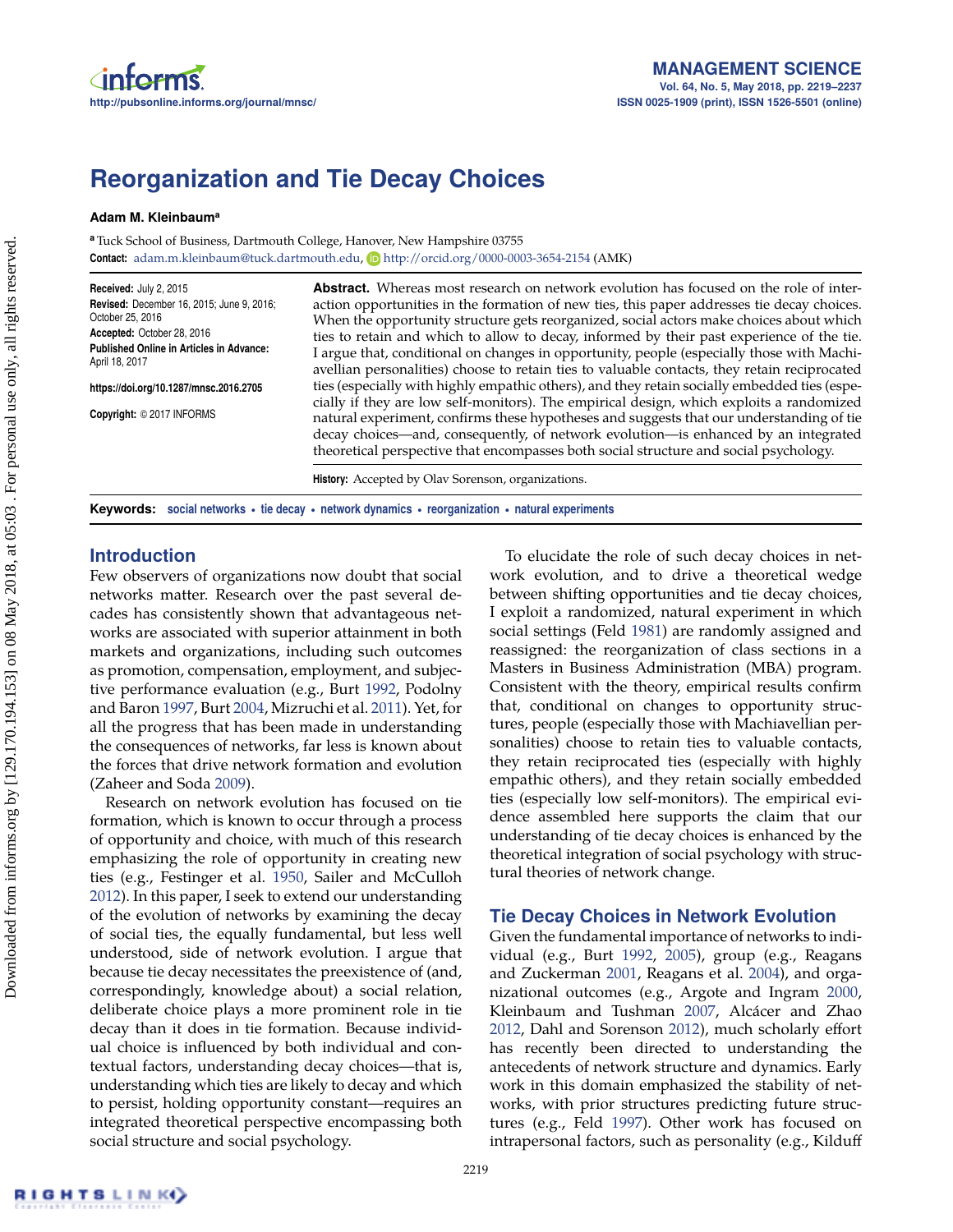and Krackhardt [2008,](#page-17-7) Kleinbaum et al. [2015\)](#page-17-8) or, even more fundamentally, neuroanatomy (e.g., Lewis et al. [2011,](#page-18-6) Powell et al. [2012\)](#page-18-7) in explaining differences in network size and structure.

At root, any analysis of network evolution requires an understanding of two fundamental processes: the formation of new ties and the decay of old ones. Accumulated evidence has taught us a lot about the factors that govern tie formation. Research has shown that new ties get formed through the confluence of opportunity and choice (e.g., McPherson and Smith-Lovin [1987,](#page-18-8) Sorenson and Stuart [2008\)](#page-18-9). Much of this research has focused on opportunities for interaction, which are created when social foci of various kinds bring individuals into contact (Feld [1981\)](#page-17-2). Consistent with this perspective, Kossinets and Watts [\(2009\)](#page-17-9) showed that among university students, taking the same course induced the formation of ties through a mechanism of increased opportunity. Similar effects have been shown in a corporate setting (e.g., Han [1996,](#page-17-10) Kleinbaum et al. [2013\)](#page-17-11), even when accounting for other bases of interaction, such as geographic propinquity (Allen [1977\)](#page-16-3) or task interdependence (Galbraith [1973\)](#page-17-12). Conditional on the opportunity afforded by such contact, some people may choose to seize that opportunity by interacting and forming relationships. Social similarity in, for example, gender (Ibarra [1992\)](#page-17-13), race (Ibarra [1995,](#page-17-14) Goodreau et al. [2009\)](#page-17-15), attitude (Byrne et al. [1986\)](#page-17-16), and personality (Feiler and Kleinbaum [2015\)](#page-17-17) has been shown to increase the likelihood of tie formation, conditional on opportunity.

But social networks cannot grow without bound. To the extent that there are cognitive (Simon [1945,](#page-18-10) Dunbar [2008\)](#page-17-18) and physiological (Lewis et al. [2011,](#page-18-6) Powell et al. [2012\)](#page-18-7) constraints on network size, network change requires not only the formation of new ties, but also the decay of old ones. Yet far less research has explored the determinants of tie decay, this second fundamental process of network evolution. In one of the earliest studies to focus on tie decay, Burt [\(2000,](#page-16-4) p. 8) analyzed the decay of "frequent and substantial business" ties among investment bankers over four years and suggested that the same factors that promote tie formation also tend to impede tie decay. More recent research has examined the factors associated with the decay of friendship ties (Martin and Yeung [2006\)](#page-18-11), mobile phone communication links (Raeder et al. [2011\)](#page-18-12), and key professional contacts (Jonczyk et al. [2016\)](#page-17-19), but the literature remains sparse. If we accept the premise that network evolution proceeds through the dual processes of tie formation and tie decay, then the relative dearth of research on tie decay represents a significant gap in our understanding of network evolution.

Taken together, the limited extant literature focuses on the role of changing opportunity structure in inducing tie decay, in much the same way that opportunity is emphasized in the tie formation literature. As one college student in McCabe's [\(2014,](#page-18-13) p. 209) ethnographic study described the decay of a friendship tie with the change in semesters: "Work kind of takes over. You can't call as often. And then you just kind of drift apart and into new groups of friends. . . . There was no, like, fight or something that occurred that made us not friends. I just don't see them." Similarly, Burt [\(2000,](#page-16-4) p. 2) describes the decay of ties as a consequence of opportunism in the earlier process of tie formation: "Many relationships originate from factors, exogenous to the two people involved, that define opportunities for relations to form...regardless of individual preferences. . . .[In such situations,] it is rude not to strike up a relationship. Thus, relationships generated by exogenous factors (not all are of course) will often connect people who discover that they do not enjoy one another or cannot work well together, so they disengage in favor of more compatible contacts." When tie formation is driven by opportunity, reorganization of that opportunity structure will tend to induce the decay of dyadic ties.

Although reorganization may, in general, induce tie decay, this tendency can be overcome by the active choices of individuals. Indeed, anyone who has ever had a friend knows that when the structural locus of interaction is reorganized away, people may actively choose to continue interacting with one another, at the cost of greater effort, to sustain the relationship. Thus, the interesting theoretical question concerns not the main effect of reorganization of opportunity structures on tie decay, but the heterogeneity in this effect: under what structural and psychological conditions will one choose to retain a tie when the underlying opportunity structure is reorganized? I argue that, conditional on shifting opportunity, people make choices about tie decay and persistence and that such choices differ systematically from tie formation choices.

<span id="page-1-0"></span>The basis of this systematic difference lies in a fundamental asymmetry between tie formation and tie decay that has important implications for the choices actors make about network change. Prior to tie formation, two disconnected actors have limited information and may even lack awareness altogether—about one another.<sup>[1](#page-16-5)</sup> This relatively limited information means that although one can speculate about the social or professional benefits that a potential new tie might later convey, such speculation is necessarily imperfect. Blumstein and Kollock [\(1988,](#page-16-6) p. 483) put it succinctly: "Two strangers cannot be incompatible." Indeed, this relative lack of information may explain why the tie formation literature has emphasized opportunity over choice. When it comes to existing ties, on the other hand, people can better assess the benefits that another person brings them based on their own prior experience of interacting with that person. Consequently,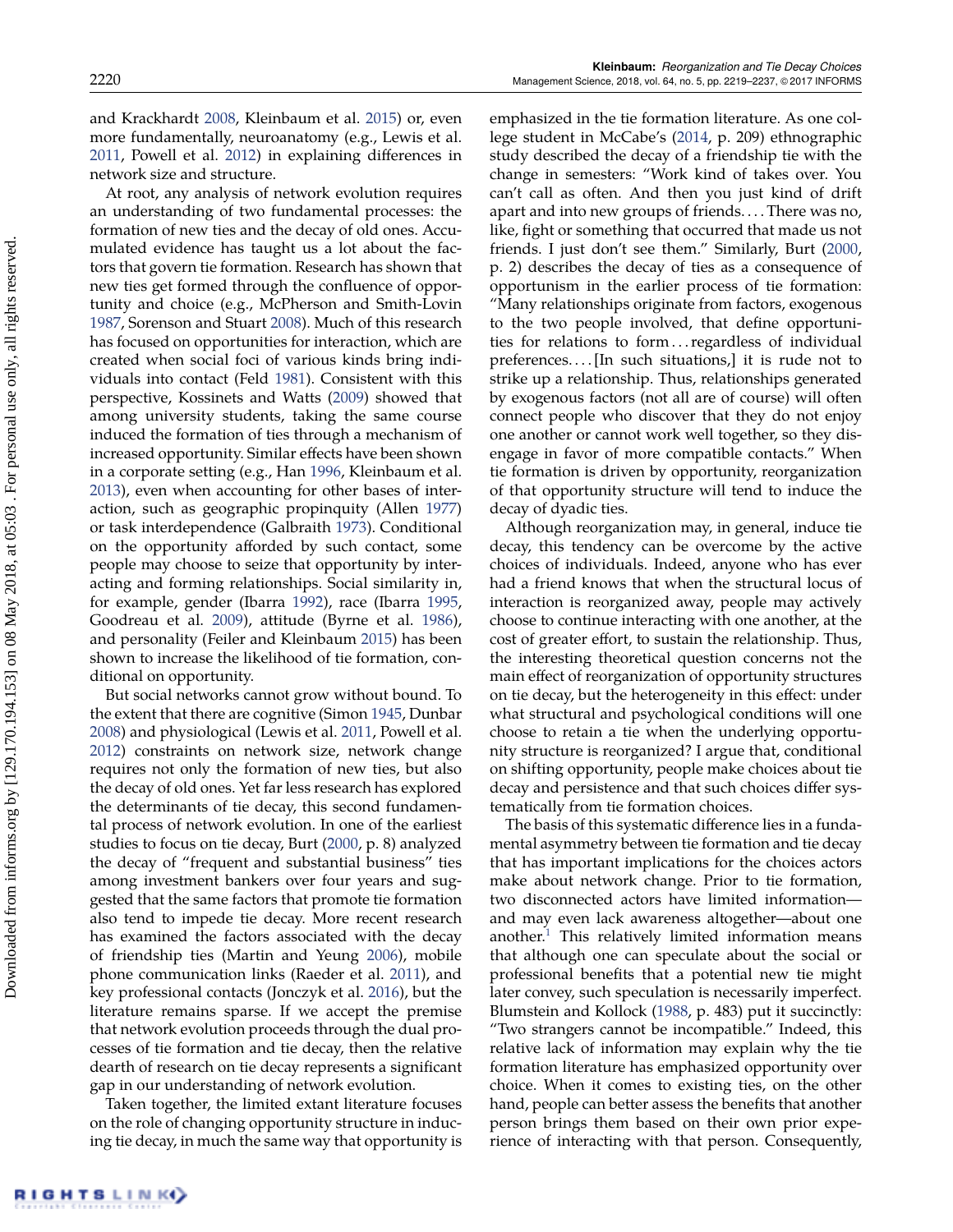they can make better-informed decisions about which of their contacts they might want to retain in their networks and which ties to permit to decay. Simply put, they can make better tie decay choices.

Building on this asymmetry, the aim of this paper is to elucidate the mechanisms of tie decay choices. To do this, I exploit a strategic research setting that takes opportunity out of the equation: reorganization. In the face of the changing interaction opportunities that occur in a reorganization, which ties do people choose to retain and which ties do they allow to decay? I argue that three factors contribute to tie decay choices: individual strategic action, dyadic tie reciprocity, and structural embeddedness. Furthermore, to the extent that these factors matter in general, the degree to which they matter to a given person should vary as a function of individual psychological factors. We most expect to see individual strategic action from high Machiavellians; dyadic reciprocity should exert the strongest effect in the presence of perceptions of high empathy; and the effect of structural embeddedness should vary as a function of self-monitoring personality. These moderators both extend the theory and confirm the hypothesized mechanisms.

# **Hypothesis Development**

First, I consider the extent to which individual differences may motivate social actors to retain their ties with some contacts while allowing other ties to decay. The premise of this argument is, simply put, that some contacts have greater value than others. There are numerous sources of value that a contact can provide, ranging from friendship and social support (Ibarra [1992\)](#page-17-13) to strategic information and material resources (Burt [1992\)](#page-16-0). There are also numerous sources of variation in the value of a contact, which may vary as a function of the contact's location in the formal organizational structure, access to needed resources, position in the informal network, or personality (Mechanic [1962,](#page-18-14) Cook and Emerson [1978,](#page-17-20) Burt [2005\)](#page-17-3). And although there is voluminous practitioneroriented writing on the subject, the scholarly literature has generally been dubious about actors' ability to strategically form relationships with advantaged others. For example, Ryall and Sorenson [\(2007\)](#page-18-15) offer analytic proofs and agent-based simulation models showing that, absent special conditions, one actor's attempt to network strategically is foiled by the equally strategic networking of other actors. Other work—both conceptual (e.g., Blau [1964,](#page-16-7) pp. 62–63) and empirical (e.g., Kleinbaum et al. [2015\)](#page-17-8)—suggests that people who appear to be strategically motivated may be rebuffed in their attempts to connect with others, undermining their ability to build the ties that they covet.

But whereas the ability to form ties depends, in part, on the agency of others (Kleinbaum et al. [2015\)](#page-17-8), actors

<span id="page-2-2"></span>If such strategic agency does play a role in guiding tie decay choices, research in personality psychology suggests that such self-serving, calculated behavior will not be evenly distributed across the population; rather, it should vary with the personality trait of Machiavellianism. Taking inspiration from the writings of the Medici adviser in Renaissance Florence (Machiavelli [1910\)](#page-18-17), psychologists have described the construct of Machiavellianism as a duplicitous achievement orientation marked by cynical beliefs and pragmatic morality (Christie and Geis [1970\)](#page-17-21). Highly Machiavellian individuals are known to behave strategically to maximize their own advantage, with little regard to the consequences for others (Austin et al. [2007\)](#page-16-9). Focusing specifically on social networks, Shipilov et al. [\(2014\)](#page-18-18) have shown that highly Machiavellian people network more actively and more deliberately. I hypothesize that the general tendency to maintain ties to valuable contacts while allowing ties to less valuable contacts to decay will vary as a function of the focal person's Machiavellian personality.

<span id="page-2-0"></span>**Hypothesis 1.** *In the face of reorganization, people choose to retain ties to more valuable contacts and allow ties to less valuable contacts to decay.*

<span id="page-2-1"></span>**Hypothesis 1A.** *The effect of a contact's value on tie decay choices will be especially strong for people with highly Machiavellian personalities.*

A second factor that mitigates the tendency for reorganization to induce network decay is tie reciprocity, a state in which two individuals each view the other as a friend. The tendency to reciprocate others' social interactions is so strong and so pervasive, it has become taken for granted as a "norm" of social life (Gouldner [1960\)](#page-17-22) and, as a consequence, a "fundamental principle of network formation" (Schaefer et al. [2010\)](#page-18-19). Empirical evidence abounds on the pervasiveness of reciprocity in helping, favor exchange, and gift giving (e.g., Flynn [2003,](#page-17-23) Bartlett and DeSteno [2006,](#page-16-10) Cook and Rice [2006\)](#page-17-24), and, to a lesser extent, in the more fundamental processes of initiation of conversation, self-disclosure, and other gestures of friendship that comprise the formation of social ties (e.g., Friedkin [1990,](#page-17-25) Sprecher et al. [2013\)](#page-18-20). One mechanism that gives rise to the reciprocation of social ties in networks is the tendency of people to like others who like them (Newcomb [1956\)](#page-18-21). More generally, research in psychology has shown that being liked creates positive affect and even neural reward activity (Davey et al. [2010\)](#page-17-26) and that positive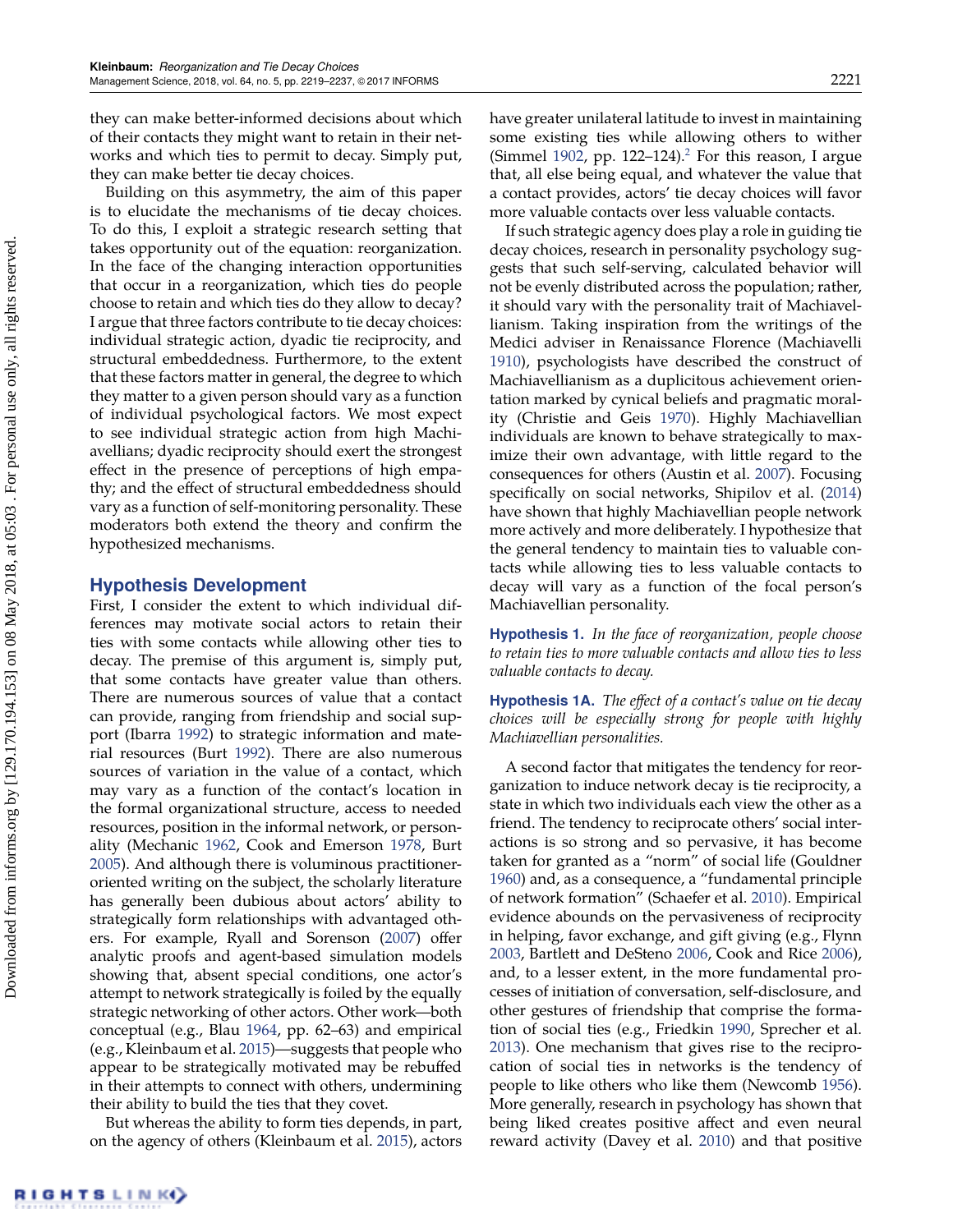affect induces interpersonal attraction, both in general (Gouaux [1971\)](#page-17-27) and specifically toward the other (Montoya and Insko [2008\)](#page-18-22). A related mechanism lies in the observation that asymmetry in friendship can result in discomfiting imbalance (Heider [1958\)](#page-17-28), a state often resolved either by alter's reciprocation of the tie or by ego's withdrawal from it (Hallinan [1979\)](#page-17-29).

Of course, not all ties are reciprocated. Despite strong social norms and psychological tendencies that encourage reciprocation of social ties, there are other logics of network formation that tend to leave ties unreciprocated, such as status dynamics (e.g., Podolny [2005\)](#page-18-23) or resource dependence (e.g., Pfeffer and Salancik [1978\)](#page-18-24). And although natural variation occurs in the reciprocation of social ties, little research has focused on the consequences of reciprocity in social interaction. Blau [\(1964\)](#page-16-7), in his work on social exchange, suggested that reciprocated ties are stronger and, therefore, more stable than unreciprocated ties because of the mutual exchange of emotional investments. Subsequent empirical work has shown that reciprocated ties are more likely to persist over time than unreciprocated ones (Hidalgo and Rodriguez-Sickert [2008\)](#page-17-30), especially if one views tie reciprocity as an indication of tie strength (Friedkin [1990\)](#page-17-25). Consequently, I expect that when the opportunity structure is reorganized, tie decay choices will favor reciprocated ties over those that are not reciprocated.

Under what circumstances will tie reciprocity reduce the focal actor's willingness to let the tie decay? The answer lies in ego's beliefs about alter's motivation to reciprocate the tie. Just as the focal individual may behave strategically, retaining some ties while allowing other ties to decay, so too may alter behave strategically. And if alter is perceived as having reciprocated ego's friendship for instrumental or strategic reasons, ego may prefer to allow that tie to decay, engaging instead with other contacts. Conversely, if alter is perceived as genuinely understanding the thoughts and feelings of others (Rogers [1980\)](#page-18-25) and as having reciprocated ego's tie to forge a meaningful relationship (Oishi et al. [2008\)](#page-18-26), ego may be more likely to choose to retain the tie. In this way, perceptions of alter's empathy may affect ego's willingness to retain the contact following a reorganization of opportunity structures. Indeed, prior research suggests that perceptions of a person's empathy play a critical role in determining whether others choose to reciprocate their social ties (Kleinbaum et al. [2015\)](#page-17-8). Extending this result beyond tie formation, I argue that the effect of tie reciprocity on the decay of social relations will vary with perceptions of alter's empathy: when alter is viewed as highly empathic, tie reciprocity will reduce the likelihood of tie decay. Conversely, when alter is viewed as lacking in empathy, tie reciprocity will have little mitigating effect on tie decay choices.

**Hypothesis 2.** *In the face of reorganization, people choose to retain reciprocated ties and allow unreciprocated ties to decay.*

<span id="page-3-1"></span>**Hypothesis 2A.** *The effect of tie reciprocity on tie decay choices will be especially strong in ties with others who are perceived as highly empathic.*

Finally, the tendency of network ties to decay or persist in the face of reorganization will also be a function of the broader social structure within which they are embedded (Granovetter [1985,](#page-17-31) Uzzi [1997\)](#page-18-27). Early work by Simmel [\(1902\)](#page-18-16) described the impact of third-party observers to a dyad on dyadic interaction. Coleman [\(1988\)](#page-17-32) elaborated this perspective, arguing that closed networks—networks in which two people tend to share contacts in common—create normative pressure, in which a reputation mechanism induces people to behave "appropriately" in the eyes of observers. For this reason, Krackhardt [\(1998\)](#page-17-33) argued, the presence of shared third parties tends to make a tie "super strong and sticky"—that is, resistant to decay. Other research suggests that shared contacts create not only normative pressures, but also ongoing opportunities for two people to interact (Kossinets and Watts [2009\)](#page-17-9), providing a second mechanism by which embeddedness promotes ties persistence.

Although the intuition for the effect of social embeddedness on tie longevity is straightforward, evidence of the temporal "stickiness" of embedded ties has been scarce. Krackhardt [\(1998\)](#page-17-33) reanalyzed a classic data set (Newcomb [1961\)](#page-18-28) and found evidence consistent with the persistence of embedded ties. Similarly, Feld's [\(1997\)](#page-17-6) reanalysis of Wallace's [\(1966\)](#page-18-29) data on undergraduates at "Midwest College" and Martin and Yeung's [\(2006\)](#page-18-11) longitudinal analysis of former members of urban communes showed that embedded ties were more likely to be cited again on a subsequent network survey than less embedded ties. Burt [\(2001\)](#page-17-34) showed that social embeddedness slows the rate of decay of an individual's tie to an institution. More recent work in a professional services setting found that when individuals undergo job transitions, embeddedness impedes the decay of their ties to partners in the firm (Jonczyk et al. [2016\)](#page-17-19). Applying the extant theory and evidence to the present setting, I argue that social embeddedness will mitigate the extent to which reorganization induces tie decay choices.

<span id="page-3-0"></span>There is little theory or evidence to suggest how this stickiness will be distributed, however. Combining structural theories with social psychology, I argue that the effect of social embeddedness on tie decay should vary as a function of an individual's self-monitoring personality. The foundations for selfmonitoring theory lie in Goffman's [\(1959\)](#page-17-35) work on self-presentation. The theory argues that individuals exhibit natural variation in the degree to which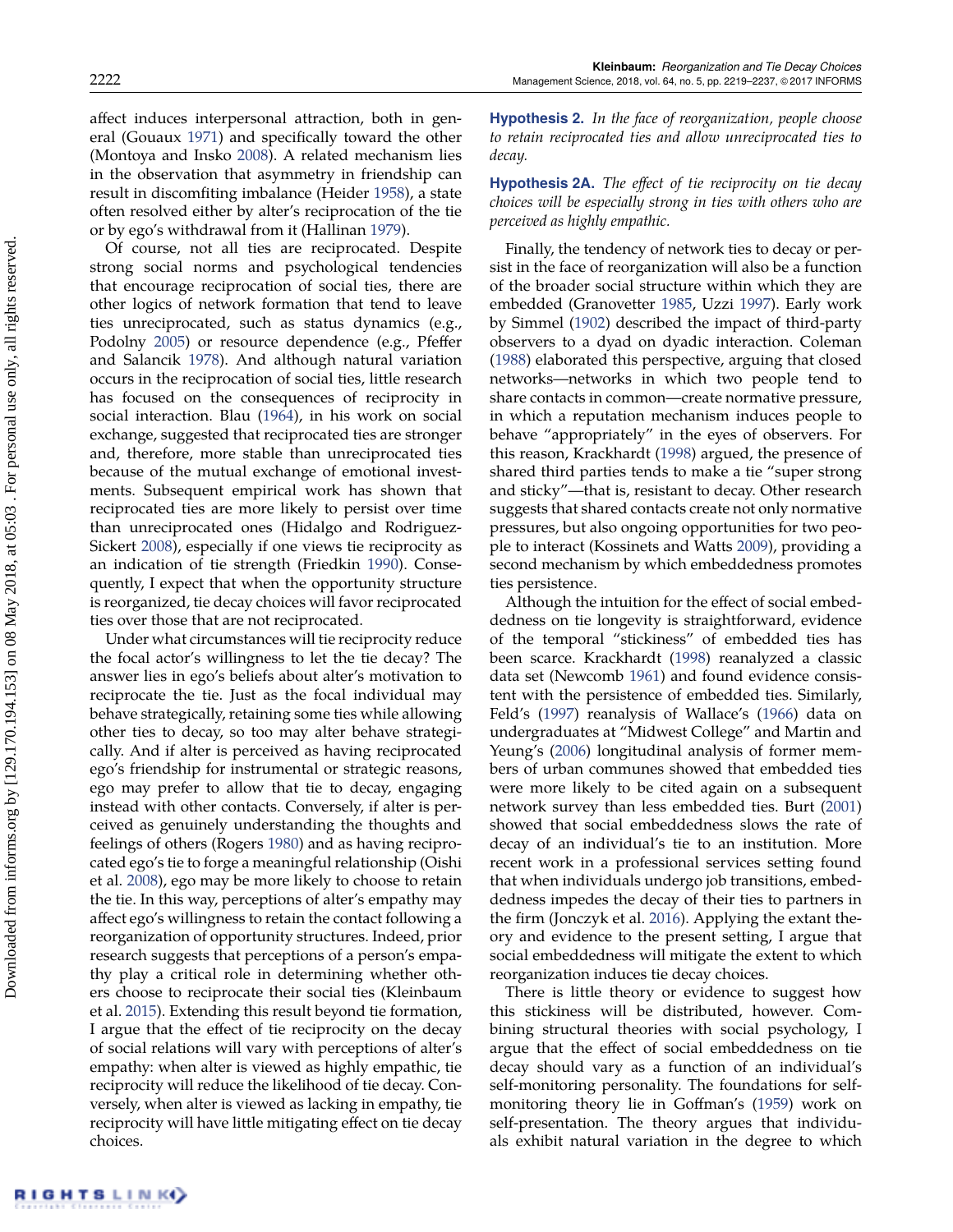they tend to present themselves favorably to different audiences or to dissimilar others (Snyder [1974,](#page-18-30) Gangestad and Snyder [2000,](#page-17-36) Toegel et al. [2007\)](#page-18-31). High self-monitors are more concerned with understanding the social norms and reading the behavioral cues of others and adjusting their own behavior accordingly (Snyder [1974,](#page-18-30) Gangestad and Snyder [2000\)](#page-17-36); low selfmonitors, by contrast, tend to express self-consistent behavior regardless of the social context (Kilduff and Day [1994\)](#page-17-37). Self-monitoring has long been associated with brokerage in social networks (e.g., Mehra et al. [2001,](#page-18-32) Kilduff and Krackhardt [2008\)](#page-17-7), especially when high self-monitors are skilled at conveying a sense of empathy (Kleinbaum et al. [2015\)](#page-17-8).

Structural embeddedness impedes the decay of social ties following reorganization through a reputation mechanism (Coleman [1988\)](#page-17-32), in which the presence of mutual friends both encourages and facilitates ongoing interaction. If so, then for high self-monitors who are strongly attuned to their social environments (Gangestad and Snyder [2000\)](#page-17-36)—even a single mutual friend should be sufficient to make the reputation mechanism highly salient and, consequently, to induce choices that are consistent with social norms of collegiality. Just one mutual friend might be sufficient to create a strong situation (Mischel [1977\)](#page-18-33), in which a high self-monitor closely attends to the presence of others and feels "maxed out" on reputational salience, with little incremental effect of additional mutual friends.<sup>[3](#page-16-11)</sup> In contrast, because low self-monitors' behavior tends to be more self-directed and less socially responsive, variation in the number of mutual friends should matter more: many mutual friends would induce socially responsive behavior even on the low self-monitor, whereas fewer mutual friends comprise a weaker situation in which the low self-monitor does not attend to the presence of mutual friends, instead allowing her self-directed personality to drive her behavior (Schutte et al. [1985\)](#page-18-34). Consequently, if the mechanism for the social embeddedness effect is reputation, variation in the extent of embeddedness should matter more for low self-monitors than for high self-monitors.

<span id="page-4-0"></span>**Hypothesis 3.** *In the face of reorganization, people choose to retain more socially embedded ties and allow less socially embedded ties to decay.*

<span id="page-4-1"></span>**Hypothesis 3A.** *In dense networks, the effect of social embeddedness on tie decay will be especially strong in people with a* low self-monitoring *personality.*

A theory of network evolution requires understanding both tie formation and tie decay. And because tie decay is, necessarily, informed by first-hand experience of the value that a tie conveys to one's network, tie decay choices are particularly important. Taken together, the above hypotheses comprise an integrated theory of social structural and social psychological antecedents of tie decay choices. Actors' attributes, assumptions, agency, and inferences about others are all argued to influence the role of structure on tie decay and, consequently, on network evolution.

# **Data and Methods**

To empirically test this theory of network evolution, I examined the socializing ties among students in a full-time, residential MBA program at an elite, private university in the northeastern United States. Although studies of MBA students may lack the external validity to generalize readily to other kinds of organizations, this limitation was counterbalanced by a key feature of the research setting that is unavailable in virtually any other empirical context: a randomized, natural experiment in which highly salient social settings were randomly and simultaneously assigned and reassigned for all members of the cohort (see also Chakravarti et al. [2014,](#page-17-38) Hasan and Bagde [2015,](#page-17-39) Yakubovich and Burg [2016\)](#page-18-35). As at many institutions, the business school examined here randomly assigned students to sections and study groups upon their arrival on campus in the fall. Formally, sections serve as the locus of all coursework; as prior research suggests (Feld [1981\)](#page-17-2) and as the empirical results will indicate, they also serve as a focus of informal socializing. Nested within sections are study groups, in which students collaborate to learn course material and complete assignments and which were required to meet at least five days per week, often for several hours each day, during the observation period. Assignment to both sections and study groups followed a stratified random process designed to promote diversity within groups and relative parity of experience across groups. Random assignment solves the *selection problem* that has posed a challenge to causal identification of peer effects in prior work (Mouw [2006\)](#page-18-36).

<span id="page-4-2"></span>The key source of exogenous variation that I exploit in this study is the reassignment of sections and study groups that occurred in the winter term, beginning in January. Winter term sections and study groups were assigned by the administration of the MBA program through the same stratified, random process used in the fall term. An important feature of my identification strategy is the fact that random chance will leave some pairs of fall-term section mates "reorganized" (that is, in different sections for the winter term), whereas others will be randomly assigned to the same winter section. This temporal variation provides a solution to the *reflection problem* of causal inference (Manski [1993\)](#page-18-37). While imperfect, this strategic research site compares favorably with more natural organizational settings, in which reorganizations occur for reasons that are decidedly not random—and which, therefore, are likely endogenous to the variables of interest—because the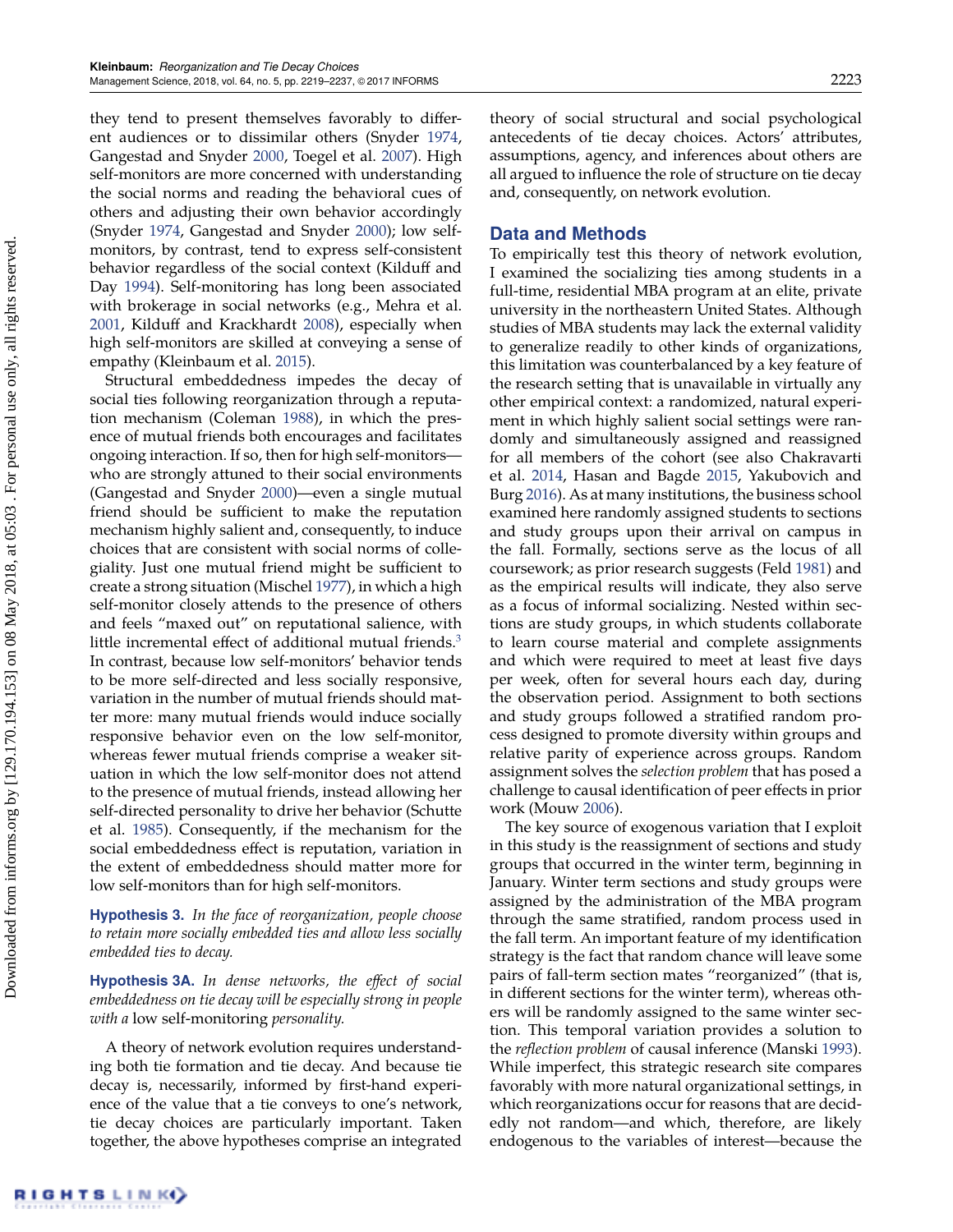exogenous, longitudinal change in opportunity structure permits the cleanest identification of the causal effects of reorganization on informal networks that is possible.

## **Sample and Data Collection**

<span id="page-5-0"></span>The sample studied includes the complete cohort of  $276$  active<sup>[4](#page-16-12)</sup> first-year MBA students (33% women; 59% white, non-Hispanic; 65% U.S. citizens). The analysis required the collection of three different data sets. First, I collected data from the registrar about each student's section and study group assignment for both fall and winter terms, along with other academic and demographic data. Students arrived on campus in late August for a week-long orientation program, at the end of which first-term section and study group assignments were made known. Fall-term classes began the following week and continued through mid-December. Winter-term section and study group assignments were revealed to students during the first week of December, roughly 10 days prior to the end of the fall term. After several weeks of break, during which students were away from campus, the winter term began in early January, with students taking all classes in their newly reassigned section. The registrar also provided demographic data about each student, including gender, race, citizenship, and residence status (on versus off campus).

Second, students filled out online surveys to measure their socializing networks at two points in time: once in mid-November, roughly 2.5 months after their arrival on campus (hereafter, "Time 1"), and again in early February, roughly four weeks after the start of the winter term and seven weeks after learning their winter-term section and study group assignments (hereafter, "Time 2"). The timing of these surveys was intended to follow the period of social disequilibrium that marks the start of each term. Students were informed about the survey in class and directed to the study website via email; they answered a question (adapted from Burt [1992,](#page-16-0) p. 123) that was designed to assess their position within the evolving first-year MBA social network. At Time 1, the network survey question read: "Consider the people with whom you like to spend your free time. Since you arrived at [university name], who are the classmates you have been with most often for informal social activities, such as going out to lunch, dinner, drinks, films, visiting one another's homes, and so on?" In the Time 2 network survey, the phrase "Since you arrived at [university name]..." was changed to "During the last month (that is, since the winter break). . . ." Because relationships were relatively new, especially during Time 1, I was concerned about the possibility of incomplete or biased recall (Brewer [2000\)](#page-16-13), so the survey employed a roster-based name generator, with names

organized into columns by section and listed alphabetically within sections. Respondents indicated the presence of a tie by clicking a check-box next to the name of each active contact. No upper bound was imposed on the number of friends a respondent could cite, but a minimum of one contact was required. The median student cited 22 contacts at Time 1 and 32 contacts at Time 2; both distributions had very long right tails (Time 1, min = 1, max = 173, SD = 27.6; Time 2, min = 2,  $max = 214$ ,  $SD = 30.6$ ). The secular increase in network size from Time 1 to Time 2 was expected during a period when networks were actively being formed and, as I will demonstrate empirically, because there is a stronger tendency (at least in the short term) to add ties than to drop ties in response to structural change. The response rate was 100% in both surveys; however, because of a technical error, one student inadvertently overwrote his response data to the Time 1 network survey and had to be excluded. Thus, the final sample included 275 students, comprising a response rate of 99.6%.

Finally, psychometric data were collected at three points in time. Following the November and February network surveys, subsequent pages collected the selfmonitoring scale and the Machiavellian personality index, respectively. In a separate survey, administered in late October, peer assessments of empathy were collected. Across all data sources, personally identifying information was removed, leaving the various sources of data linked together only by anonymous identifiers.

## **Measures**

Because my theorizing focuses on the effects of social settings and social psychology on the decay of friendship ties, the primary dependent construct is *Tie Decay*. Conceptually, *Tie Decay* occurs when a link between two people weakens and begins to disappear over time. I operationalize *Tie Decay* as occurring when person *i* reports having *no* tie to person *j* at Time 2, conditional on being in a risk set defined by two factors. First, *i* must have reported a tie to *j* at Time 1. And second, because the theory centers on reorganization, *i* and *j* must have belonged to the same first-term section; as such, the estimates reported will capture variance driven by reorganization, the removal of the social focus that had previously facilitated the social relation.

To establish the baseline effect of a shared social setting on the network, I also calculated a variable for *New Tie Formation*. *New Tie Formation* occurs when a tie is formed from the risk set of previously disconnected dyads. Operationally, new tie formation can be measured at both Time 1 and Time 2 in this data. At Time 1, we assume that no students knew one another prior to their arrival on campus, and therefore that all dyads were at risk of forming a new tie. Thus, at Time 1, *New Tie Formation* is simply a binary indicator that person *i*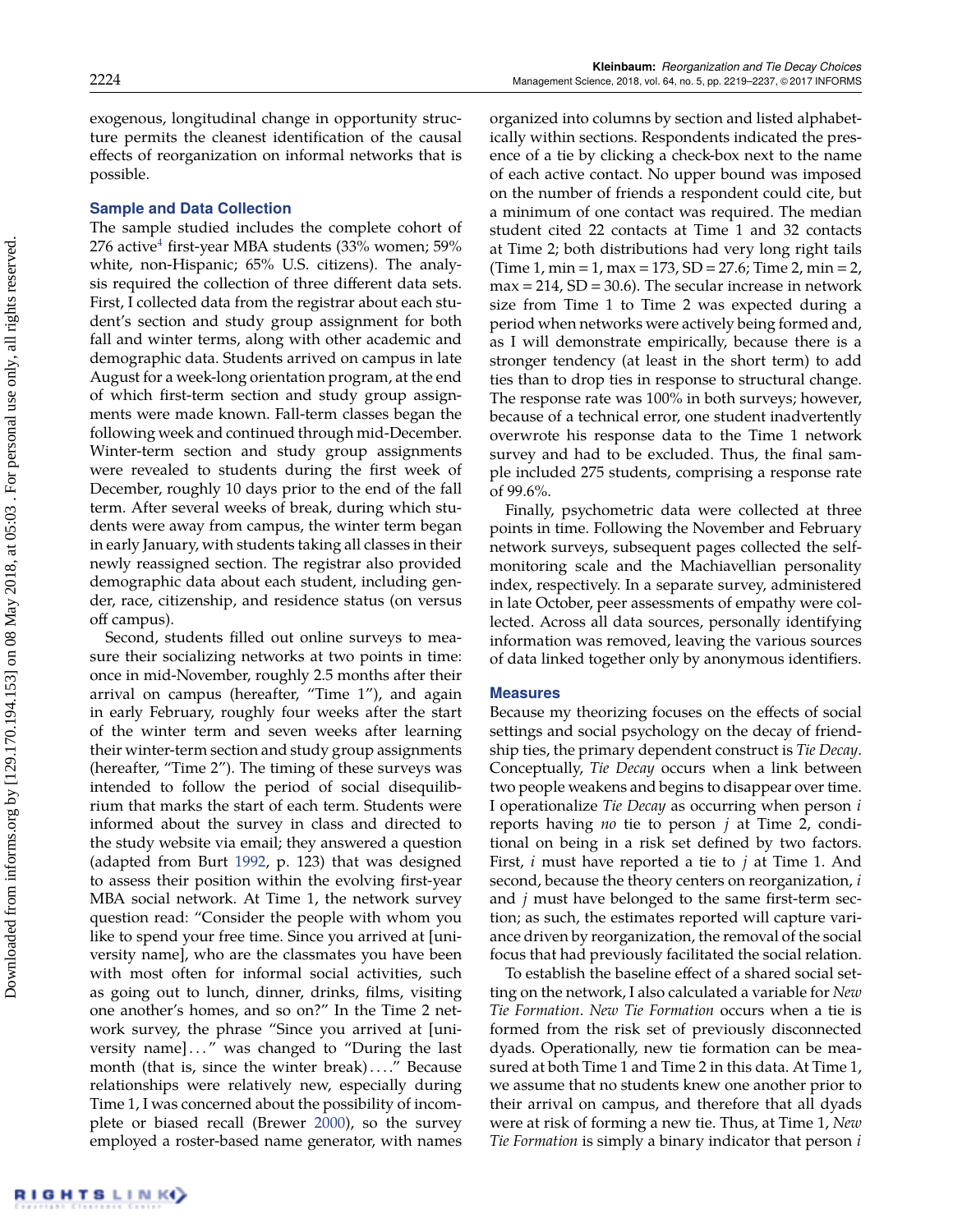reported having a friendship tie to person *j*. At Time 2, dyads who reported a tie at Time 1 were not at risk of forming a new tie, so were excluded from the risk set; *New Tie Formation* at Time 2 is thus a binary indicator that person *i* reported socializing with person *j*, conditional on the dyad being in the risk set for new tie formation.

**Social Setting Variables.** The key social setting covariates are binary indicators that two people were randomly assigned to the *Same Section* or *Same Study Group*, either in the fall or the winter term. *Reorganization* is a binary variable defined only for those dyads who were in the same section during the fall term and were therefore at risk of being separated; it takes a value of zero in dyads that were randomly reassigned to the same section during the winter term and a value of one in dyads that were randomized into different winter sections. In various analyses, these variables are used as covariates or to condition the sample of observations in a regression model.

**Social Similarity Variables.** I examined three demographic categories to assess social similarity. *Same Gender* is a binary indicator set to one for male–male and female–female dyads and to zero for mixed-gender dyads. *Same Nationality* is a binary indicator of whether or not the two members of the dyad share citizenship in the same nation, even if one or both dyad members has more than one citizenship. Both gender and citizenship are reported to the registrar at the time of enrollment. *Same Ethnicity* is a binary indicator of whether dyad members belong to the same racial/ethnic group. Students were asked to indicate their race/ethnicity in their enrollment materials to the registrar, so most race/ethnicity data is self-reported. But unlike citizenship or gender, ethnicity was not reported by a small number of students; for these students, the missing data were filled in based on the assessment of two independent coders.<sup>[5](#page-16-14)</sup> The coders based their assessments on three documents: the student's resume, which included his or her name and, occasionally, revealed extracurricular activities, such as participation in ethnic affiliation groups; a photo; and an introductory video in which the student disclosed her preferred nickname and the correct pronunciation of her name. In such cases, the coders were able to identify the race or ethnicity of non-self-identifying students with 100% interrater reliability.

To examine whether the social similarity effect varies by majority/minority group status, each of these three variables was also split into two separate, mutually exclusive covariates. To examine gender, I created binary indicators of *Both Men* and *Both Women*, compared to a baseline category comprised of mixedgender dyads. To examine ethnicity, I created the binary indicators *Both Caucasian* and *Minority Coethnic*,

compared to a baseline category comprised of dyads in which the two members belong to different ethnic groups. To examine nationality, I created the binary indicators *Both U.S. Citizens* and *Foreign Conationals*, compared to a baseline category comprised of dyads with different citizenships.

Additionally, living on campus was expected to significantly shape social interactions, so a control variable for *Both Campus Residents* was calculated as a binary indicator that both dyad members live in campus housing, according to the registrar's records.

<span id="page-6-1"></span>**Social Structural Variables.** Three social structural covariates were measured. The first is a dyad-level measure of the number of *Mutual Friends* shared by the two members of the dyad at Time 1. There are two required conditions for a person *q* to be counted as a mutual friend of *i* and *j*: first, either *i* cites *q* as a friend or *q* cites *i* as a friend; and second, either *j* cites *q* as a friend or *q* cites *j* as a friend.<sup>[6](#page-16-15)</sup> To account for the likelihood that the marginal impact of each additional mutual friend is diminishing, the count of mutual friends was monotonically transformed into log(1+*Mutual Friends*). The second is a dyad-level measure of tie reciprocity. A tie between individuals *i* and *j* is defined as *Reciprocated* if both *i* reports a tie to *j* and *j* reports a tie to *i*.

At the individual level, I argue that people are less likely to allow their ties to valuable contacts to decay. In an organizational setting, one could measure the value of a contact based on formal status, such as hierarchical level or decision-making authority, or on informal status, based on the structure of their networks. In the present empirical setting, where there is no formal hierarchy, my proxy for the value of a contact is *Alter's Brokerage* in the Time 1 network.[7](#page-16-16) *Brokerage* was measured as the inverse of the square root of Burt's [\(1992\)](#page-16-0) structural constraint measure:

<span id="page-6-2"></span>*Brokerage*<sub>j</sub> = 
$$
\left(\sum_{k=1}^{n} \left(P_{jk} + \sum_{q=1}^{n} P_{jq} P_{qk}\right)^2\right)^{-1/2}
$$
,

<span id="page-6-0"></span>where  $P_{jk}$  represents the proportion of person *j*'s ties that comprise person *k*; the inner summation incorporates the indirect constraint imposed on each actor *j* by actor *k* through connections among actors *q* who interact with both *j* and *k*. I used the igraph package (Csardi and Nepusz [2006\)](#page-17-40) in the R statistical computing environment (R Development Core Team [2013\)](#page-18-38) to calculate constraint. Monotonically transforming the constraint measure by raising it to an exponent of −1/2 introduces no bias to estimation and eliminates skewness (*p* > 0.47, indicating no significant deviation from normal in the transformed variable; D'Agostino et al. [1990\)](#page-17-41), thereby improving model fit. Additionally, the negative sign in the exponent results in a direct measure, rather than an inverse measure, of brokerage, which facilitates an intuitive interpretation of results.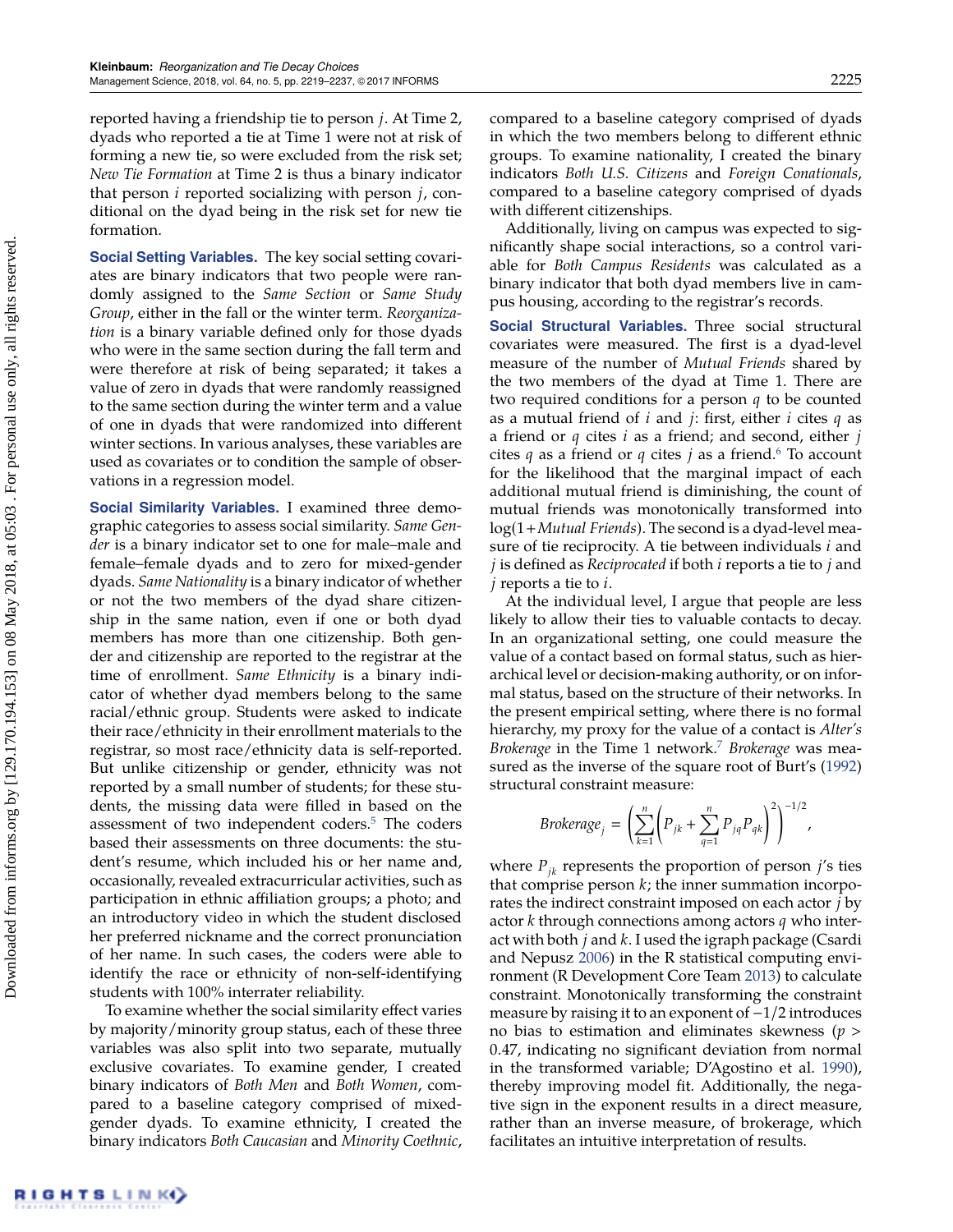**Psychometric Variables.** The social structural variables described above are argued to be moderated by ego's personality. Psychometric data come from previously validated and published self-report scales measuring the personality constructs of *Machiavellianism* and *Self-Monitoring* and a peer-report measure of *Perceived Empathy*. I assessed *Machiavellianism* using the MACH-IV instrument (Christie and Geis [1970\)](#page-17-21), a 20 item self-report scale that requires that participants read a series of statements and indicate their agreement with each on a six-point scale ranging from "strongly disagree" to "strongly agree." Sample items include the following: "Never tell anyone the real reason you did something unless it is useful to do so," "It is wise to flatter important people," and "Honesty is the best policy in all cases" (reverse scored). The reliability of the Machiavellian scale was good in this sample (Cronbach's  $\alpha = 0.74$ ). To facilitate interpretation without introducing any bias, each individual's Machiavellianism score was standardized by subtracting the global mean and dividing by the standard deviation. The resulting standardized variable had a mean of 0 and a standard deviation of 1 by construction (min  $-2.84$  $-2.84$  $-2.84$ ; max = 3.32).<sup>8</sup>

<span id="page-7-0"></span>*Self-Monitoring* was measured using the 18-item selfreport Self-Monitoring Scale (Snyder and Gangestad [1986\)](#page-18-39), in which participants read a series of statements about themselves and labeled each as either true or false. Psychometric analysis (Lennox and Wolfe [1984\)](#page-18-40) has shown this revised scale to be superior to the original 25-item Self-Monitoring Scale (Snyder [1974\)](#page-18-30). Sample items include the following: "In different situations and with different people, I often act like very different persons," "I would not change my opinions (or the way I do things) in order to please someone or win their favor" (reverse scored), and "I would probably make a good actor." The present sample showed good reliability for the self-monitoring scale (Cronbach's  $\alpha = 0.71$ ). Each individual's self-monitoring score was standardized by subtracting the global mean self-monitoring score from each observed score and then dividing by the standard deviation. The resulting standardized variable had a mean of 0 and a standard deviation of 1 by construction (min  $=-2.37$ ; max  $= 2.20$ ).

*Perceived Empathy* was measured using peer ratings of participants' behavior, as assessed in the Emotional and Social Competencies Inventory, University Edition (Wolff [2005\)](#page-18-41), a multirater, 360◦ instrument (see also Kleinbaum et al. [2015\)](#page-17-8). The items comprising the empathy scale asked well-informed peers (here, all members of one's fall-term study group) to assess the focal actor on five different dimensions of empathy, on a scale from 1 (never) to 5 (consistently): "Understands others by putting self into others' shoes," "Understands reasons for others' actions," "Understands others by listening attentively," "Understands others from different backgrounds," and "Understands others' perspectives when they are different from own perspective." Averaging across peer ratings for each item for each participant, internal consistency for the perceived empathy scale was excellent in our sample (Cronbach's  $\alpha = 0.88$ ). Interrater reliability when averaging across items (average intraclass correlation  $coefficient = 0.52$ ) compared favorably to other studies of observer ratings of personality (e.g., John and Robins [1993,](#page-17-42) Funder et al. [1995\)](#page-17-43). As with the Machiavellianism and self-monitoring variables, I normalized each individual's perceived empathy score by subtracting the global mean perceived empathy score from each observed score and then dividing by the standard deviation. The resulting standardized variable had a mean of 0 and a standard deviation of 1 by construction  $(min = -3.30; max = 2.03).$ 

#### **Models**

<span id="page-7-1"></span>All models were estimated on dyad-level data with binary dependent variables using logistic regression.<sup>[9](#page-16-18)</sup> Because my theoretical interest is in examining heterogeneity in the effect of reorganization on tie decay, primary estimates do not employ difference-in-differences models; rather, in most models, I condition on the prior existence of a tie and on exogenous reorganization, and then estimate the effect of various mitigating factors on tie decay.

There are two well-known issues in the estimation of dyad-level regression models that must be addressed for estimates to be consistent: common person effects and reciprocal autocorrelation (Kenny et al. [2006\)](#page-17-44). Common person effects may occur if  $Y_{ij}$  is correlated with  $Y_{iq}$  (or, conversely,  $Y_{ji}$  is correlated with *Yqi*) because of unobservable attributes of person *i*, who participates in both ties. Reciprocal autocorrelation may occur if  $Y_{ii}$  is correlated with  $Y_{ii}$  because of unobservable attributes of the dyad. Both of these problems render observations (and, therefore, their error terms) nonindependent, violating a key assumption of regression; as a result, conventional estimation approaches would underestimate standard errors and could mistakenly report estimates as statistically significant when, in fact, they are not (Kenny et al. [2006\)](#page-17-44).

I address this problem using multiway clustering, developed theoretically by Cameron et al. [\(2011\)](#page-17-45), independently validated (Lindgren [2010\)](#page-18-42), and implemented for Stata in clus\_nway.ado (Kleinbaum et al. [2013\)](#page-17-11). The regression models presented are estimated with three-way clustering of observations around both ego and alter to correct for common person effects, and around the undirected ego–alter dyad, to correct for reciprocal autocorrelation. Cameron et al. [\(2011\)](#page-17-45) describe this approach as functionally similar to other methods of accounting for dyadic dependence in network models, such as logistic regression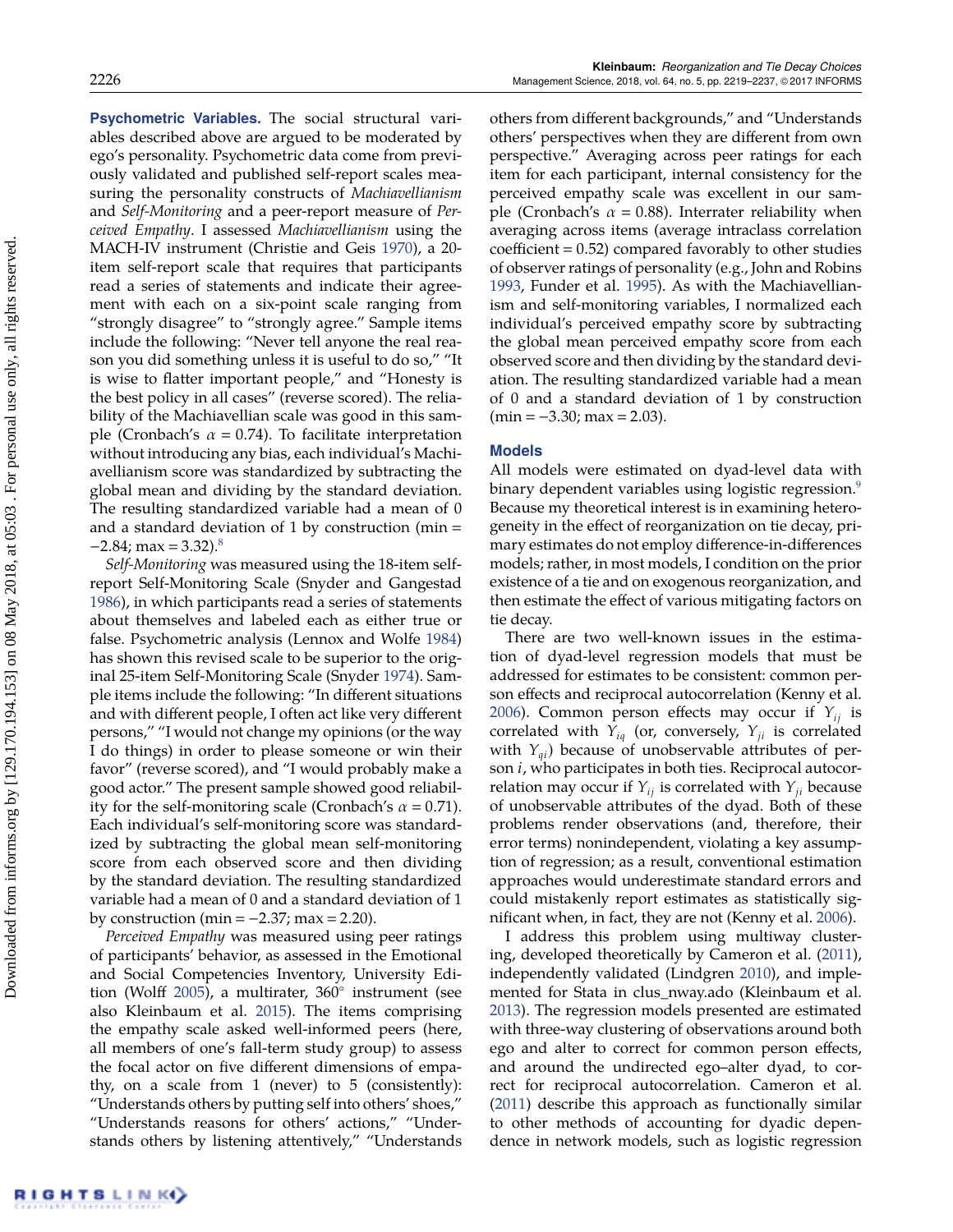|      |                              |              |              |              |              | Panel A: Individual-level variables |              |          |                                                      |                     |                      |                                             |              |          |          |
|------|------------------------------|--------------|--------------|--------------|--------------|-------------------------------------|--------------|----------|------------------------------------------------------|---------------------|----------------------|---------------------------------------------|--------------|----------|----------|
|      |                              | Mean         | <b>SD</b>    | (1)          | (2)          | (3)                                 | (4)          | (5)      | (6)                                                  | (7)                 | (8)                  | (9)                                         | (10)         |          |          |
| (1)  | Campus Resident              | 0.52         | 0.50         | $\mathbf{1}$ |              |                                     |              |          |                                                      |                     |                      |                                             |              |          |          |
|      | (2) Female                   | 0.33         | 0.47         | 0.06         | $\mathbf{1}$ |                                     |              |          |                                                      |                     |                      |                                             |              |          |          |
| (3)  | White, Non-Hispanic          | 0.59         | 0.49         | $-0.11$      | 0.07         | 1                                   |              |          |                                                      |                     |                      |                                             |              |          |          |
|      | (4) U.S. Citizen             | 0.65         | 0.48         | $-0.01$      | $0.17*$      | $0.59*$                             | $\mathbf{1}$ |          |                                                      |                     |                      |                                             |              |          |          |
| (5)  | Machiavellianism             | $\mathbf{0}$ | $\mathbf{1}$ | 0.00         | $-0.04$      | $-0.02$                             | 0.02         | 1        |                                                      |                     |                      |                                             |              |          |          |
| (6)  | Perceived Empathy            | $\mathbf{0}$ | 1            | $-0.08$      | 0.05         | 0.08                                | 0.04         | $-0.16*$ | 1                                                    |                     |                      |                                             |              |          |          |
| (7)  | Self-Monitoring              | $\mathbf{0}$ | 1            | $-0.03$      | $-0.04$      | $0.15^{\circ}$                      | 0.10         | $0.19*$  | 0.09                                                 | 1                   |                      |                                             |              |          |          |
|      | $(8)$ In-Degree (Time 1)     | 30.1         | 13.9         | $0.30*$      | 0.10         | $0.20*$                             | $0.28*$      | $-0.03$  | $0.21*$                                              | $0.18*$             | 1                    |                                             |              |          |          |
|      | (9) $In-Degree$ (Time 2)     | 38.4         | 15.8         | $0.26*$      | $0.13*$      | $0.23*$                             | $0.31*$      | 0.03     | $0.22*$                                              | $0.23*$             | $0.87*$              | $\mathbf{1}$                                |              |          |          |
| (10) | <i>Brokerage</i> (Time 1)    | 4.59         | 0.83         | $0.30*$      | 0.03         | 0.05                                | $0.19*$      | $-0.05$  | $0.16*$                                              | $0.16*$             | $0.67*$              | $0.66*$                                     | $\mathbf{1}$ |          |          |
|      | (11) Brokerage (Time 2)      | 5.06         | 0.83         | $0.14*$      | 0.02         | 0.11                                | $0.19*$      | 0.05     | $0.21*$                                              | $0.26*$             | $0.55*$              | $0.63*$                                     | $0.68*$      |          |          |
|      |                              |              |              |              |              | Panel B: Dyad-level variables       |              |          |                                                      |                     |                      |                                             |              |          |          |
|      |                              | Mean         | <b>SD</b>    | (1)          | (2)          | (3)                                 | (4)          | (5)      | (6)                                                  | (7)                 | (8)                  | (9)                                         | (10)         | (11)     | (12)     |
|      | $(1)$ Tie (Time 1)           | 0.110        | 0.313        | $\mathbf{1}$ |              |                                     |              |          |                                                      |                     |                      |                                             |              |          |          |
| (2)  | Tie (Time 2)                 | 0.140        | 0.347        | $0.475*$     | 1            |                                     |              |          |                                                      |                     |                      |                                             |              |          |          |
| (3)  | Friends in Common (Time 1)   | 9.75         | 9.65         | $0.459*$     | $0.385*$     | 1                                   |              |          |                                                      |                     |                      |                                             |              |          |          |
|      | (4) Ego's Brokerage (Time 1) | 4.59         | 0.83         | $0.109*$     | $0.109*$     | $0.501*$                            | 1            |          |                                                      |                     |                      |                                             |              |          |          |
| (5)  | Ego's In-Degree (Time 1)     | 30.1         | 13.9         | $0.163*$     | $0.144*$     | $0.448*$                            | $0.673*$     | 1        |                                                      |                     |                      |                                             |              |          |          |
|      | (6) Same Fall Section        | 0.247        | 0.431        | $0.122*$     | $0.104*$     | $0.068*$                            | 0.000        | 0.000    | 1                                                    |                     |                      |                                             |              |          |          |
| (7)  | Same Fall Study Group        | 0.017        | 0.131        | $0.195*$     | $0.130*$     | $0.027*$                            | $-0.001$     | $-0.001$ | $0.232*$                                             | 1                   |                      |                                             |              |          |          |
| (8)  | Same Winter Section          | 0.247        | 0.431        | $-0.001$     | $0.049*$     | 0.000                               | 0.000        | 0.001    | $-0.010*$                                            | $-0.008*$           | 1                    |                                             |              |          |          |
| (9)  | Same Winter Study Group      | 0.017        | 0.131        | $-0.015*$    | $0.106*$     | $-0.012*$                           | $-0.001$     |          | $-0.001$ $-0.022$ <sup>*</sup> $-0.018$ <sup>*</sup> |                     | $0.232$ <sup>*</sup> |                                             |              |          |          |
| (10) | Same Gender                  | 0.556        | 0.497        | $0.056*$     | $0.064*$     | 0.007                               | $-0.009*$    |          | $-0.034^*$ $-0.006$ $-0.024^*$ $-0.006$              |                     |                      | $-0.023*$                                   |              |          |          |
| (11) | Same Nationality             | 0.432        | 0.495        | $0.136*$     | $0.144*$     | $0.290*$                            | $0.116*$     |          | $0.168^* - 0.005$                                    | $-0.014^*$ $-0.005$ |                      | $-0.014^*$ $-0.054^*$                       |              |          |          |
| (12) | Same Ethnicity               | 0.424        | 0.494        | $0.146*$     | $0.162*$     | $0.242*$                            | $0.026*$     |          | $0.071^* - 0.004$                                    | $-0.012^*$ $-0.004$ |                      | $-0.016$ <sup>*</sup> $-0.027$ <sup>*</sup> |              | $0.415*$ | 1        |
| (13) | <b>Both Campus Residents</b> | 0.499        | 0.500        | $0.053*$     | $0.053*$     | $0.059*$                            | $0.010*$     |          | $0.010^* - 0.002 - 0.018^*$                          |                     |                      | $0.002 -0.016^* -0.001$                     |              | 0.001    | $0.008*$ |

<span id="page-8-0"></span>**Table 1.** Descriptive Statistics, Including Means, Standard Deviations, and a Correlation Matrix for Individual-Level and Dyad-Level Variables

<sup>∗</sup>*p* < 0.05.

with the quadratic assignment procedure (LR-QAP) or exponential random graph models (ERGMs). Prior research (e.g., Dahlander and McFarland [2013,](#page-17-46) Feiler and Kleinbaum [2015\)](#page-17-17) has shown that the adjustments to standard errors provided with multiway clustering are similar to those in QAP, ERGMs, or even simulations based on a randomization test (Kennedy [1995\)](#page-17-47). Because three-way clustering provides an adequate solution based on a well-understood extension of simple logistic regression procedures, I report estimates of these more readily comprehensible clustered logit models.

# **Results**

<span id="page-8-1"></span>Descriptive statistics and correlation matrices for both individual-level and dyad-level data appear in Table [1.](#page-8-0) Although all analyses are conducted at the dyad level, individual-level descriptive statistics are nevertheless reported to convey a clearer picture of the data. Notably, Table [1](#page-8-0) indicates a secular trend toward larger, more brokerage-rich networks over time. The average net increase in in-degree $10$  of 8.3 contacts (from 30.1 at Time 1 to 38.4 at Time 2) masks significantly more churn: unreported analysis indicates that for the average person, 20.1 new contacts were added from Time 1

to Time 2, while 11.7 ties decayed. But consistent with prior evidence of network churn (Sasovova et al. [2010\)](#page-18-43), I find that even as reorganization induces a secular increase in both network size and brokerage across the board, relative brokerage positions remain relatively stable: brokerage scores at Time 1 and Time 2 are highly correlated  $(r = 0.68)$ .

Table [2](#page-9-0) presents the results of a manipulation check to confirm that, at the dyad level, assignment to second-term sections was independent of (any correlates of) the actors' Time 1 networks. The dependent variable in these dyad-level models is comembership in a second-term section, as a function of Time 1 network measures and demographic variables. Model (1) includes covariates related to Time 1 networks, all of which were statistically insignificant. Furthermore, the model had essentially no predictive power: it failed the Wald chi-square test of model fit and has a pseudo-*R* 2 of zero, down to four decimal places. Model (2) examines demographic variables in isolation. Model (3) combines network measures with demographic variables. Because random section assignments are stratified on the basis of demographic variables, it is not surprising that some of these come up as statistically significant, but small in magnitude. However, the pseudo-*R* <sup>2</sup> values of 0.03% indicate virtually no

RIGHTSLINK()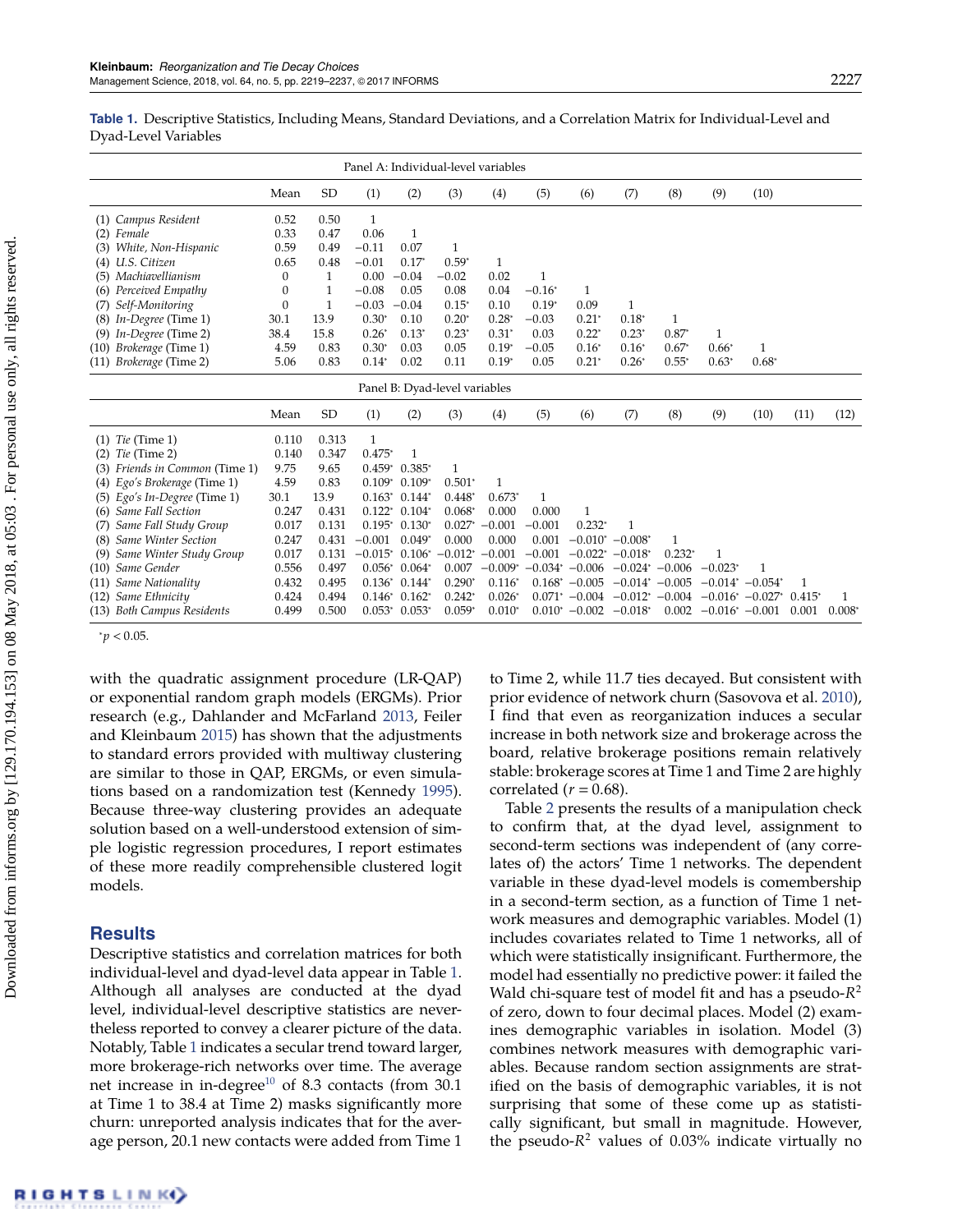|                                          | (1)                  | (2)                       | (3)                       |
|------------------------------------------|----------------------|---------------------------|---------------------------|
| Ego's In-Degree (Time 1)                 | 0.000379<br>(0.001)  |                           | 0.000129<br>(0.001)       |
| Ego's Brokerage (Time 1)                 | 0.00873<br>(0.011)   |                           | $-0.00315$<br>(0.013)     |
| Alter's In-Degree (Time 1)               | 0.000379<br>(0.001)  |                           | 0.000129<br>(0.001)       |
| Alter's Brokerage (Time 1)               | 0.00873<br>(0.011)   |                           | $-0.00315$<br>(0.013)     |
| $log(1 + F$ riends in Common,<br>Time 1) | $-0.0233$<br>(0.017) |                           | 0.00390<br>(0.022)        |
| Same Ethnicity                           |                      | $-0.00957$<br>(0.015)     | $-0.0108$<br>(0.018)      |
| Minority Coethnic                        |                      | 0.00122<br>(0.023)        | 0.00150<br>(0.028)        |
| Same Nationality                         |                      | $-0.0146$<br>$(0.008)^+$  | $-0.0158$<br>(0.012)      |
| Foreign conational                       |                      | $-0.320$<br>$(0.066)$ *** | $-0.321$<br>$(0.070)$ *** |
| Same Gender                              |                      | $-0.0222$                 | $-0.0221$                 |

*Both Women* −0.0187 −0.0196

*Both Campus Residents* 0.00749 0.00726

*Same Fall Section* −0.0490 −0.0497

*Same Fall Study Group* −0.111 −0.111

Constant −1.168 −1.076 −1.061  $(0.087)$ \*\*\*

Observations 75,350 75,350 75,350

2 1.96 26.61<sup>∗∗∗</sup> 26.74<sup>∗</sup>

(%) 0.00 0.03 0.03

 $(0.004)$ \*\*\*

 $(0.009)^{*}$ 

 $(0.010)$ \*\*\*

 $(0.015)$ \*\*\*

∗∗∗ (0.004) ∗∗∗

∗∗∗ (0.010) ∗∗∗

∗∗∗ (0.100) ∗∗∗

 $(0.027)$   $(0.027)$ 

 $(0.087)$   $(0.087)$ 

 $(0.008)^{*}$ 

<span id="page-9-0"></span>**Table 2.** Regression Models of Whether Two People Are Assigned to the Same Second-Term Section, as a Function of

*Notes.* The dependent variable is *Same Winter Section*. The insignificant effects of network structure suggest that our natural experiment is plausibly exogenous. Cluster-robust standard errors are in parentheses.

 $+p < 0.10; \,^{\circ} p < 0.05; \,^{\circ\circ} p < 0.01; \,^{\circ\circ\circ} p < 0.001.$ 

variance explained. Reassuringly, these results confirm that second-term section assignments were independent of any correlates of first-term networks and that demographics play only a small role. It thus seems reasonable to consider the reorganization of sections to be an exogenous structural shock to the network and a compelling natural experiment.

## **Baseline Results**

Wald  $\chi^2$ 

Pseudo-*R* 2

Although the theoretical focus of this paper is on tie decay choices upon reorganization, I begin by briefly establishing the credibility of the data by showing evidence that social foci induce the formation of network ties and that the reorganization of social foci induces tie decay. In Table [3,](#page-10-0) I model the formation of new friendship ties as a result of being randomly assigned <span id="page-9-1"></span>to the same section and study group. Models (4) and (5) estimate the effect during the first term, using all the data. Models (6) and (7) estimate the comparable effect in Time 2, based only on variance provided by dyads at risk of forming a new tie at Time 2; that is, those who were not in the same section and did not report a network tie during Time 1. Examining first the control variables in model (5), we found strong evidence of homophily and propinquity effects on tie formation, consistent with voluminous prior research. The strongest effects occurred in foreign conational dyads, whose odds of tie formation were 5.6 times the rate of otherwise similarly typical mixed-nationality dyads.<sup>[11](#page-16-20)</sup> The conational effect was significantly weaker, but still quite large, between U.S. citizens: ceteris paribus, the odds that two typical U.S. citizens would become friends in Time 1 were 2.1 times higher than in mixednationality dyads. The coethnic effect was also quite strong, with those sharing a minority race/ethnicity over three times as likely to become friends and majority coethnic dyads 58% more likely to become friends as dyads with unmatched ethnicities. Gender homophily effects are also in evidence, with typical male–male dyads and female–female dyads 47% and 85% more likely to become friends, respectively, compared with male–female dyads. Propinquity effects are apparent as well: two otherwise typical campus residents were 42% more likely to become friends than dyads in which one or both members lived off campus. All of these effects are statistically significant, with *p* < 0.01, and all are substantively similar at Time 2 compared with Time 1.

Across both time periods, we find strong causal effects of a shared social focus on tie formation. Over and above the control variables, randomly assigned social foci (sections and study groups) play a significant role in creating opportunities for informal tie formation. Ceteris paribus, the odds of a typical dyad assigned to the same fall section becoming friends were 2.17 times higher than those of a similarly typical dyad assigned to different sections. When we layer on random assignment to the same study group, the magnitude of the effect is enormous, if not surprising: two people who were randomly assigned to the same sec-tion and study group<sup>[12](#page-16-21)</sup> are 12.7 times more likely to be friends than an otherwise typical dyad who happened to end up in different sections. When we examine models (6) and (7), the results are muted slightly in magnitude because of the preexisting fall term network, but are directionally the same. In all, building upon earlier research (e.g., Festinger et al. [1950,](#page-17-1) Marmaros and Sacerdote [2006,](#page-18-44) Kossinets and Watts [2009\)](#page-17-9), there is strong and compelling evidence that shared social foci induce the formation of network ties

<span id="page-9-2"></span>To move beyond these intuitive and oft-reported findings, I now turn to the antecedents of tie decay.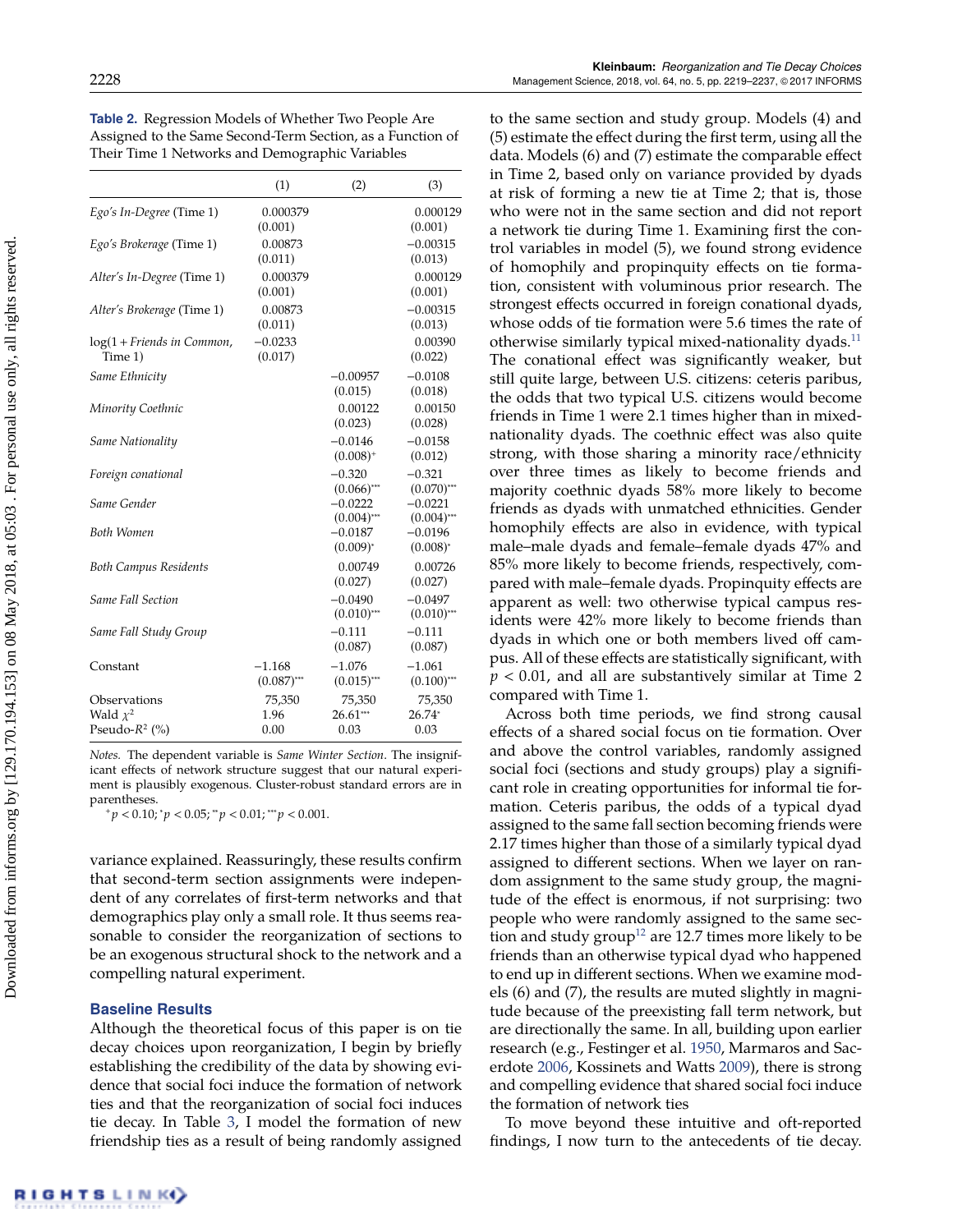#### <span id="page-10-0"></span>**Table 3.** Baseline Models of Dyadic Tie Formation and Decay as a Function of Shared Social Foci, Reorganization, and Demographic Controls

|                              |                        | Time 1 tie formation   |                        | Time 2 tie formation   | Tie decay<br>(T1 to T2) |
|------------------------------|------------------------|------------------------|------------------------|------------------------|-------------------------|
|                              | (4)                    | (5)                    | (6)                    | (7)                    | (8)                     |
| Same Fall Section            | 0.872<br>$(0.050)$ *** | 0.629<br>$(0.052)$ **  |                        |                        |                         |
| Same Fall Study Group        |                        | 2.404<br>$(0.119)$ *** |                        |                        |                         |
| Same Winter Section          |                        |                        | 0.591<br>$(0.045)$ *** | 0.275<br>$(0.047)$ *** |                         |
| Same Winter Study Group      |                        |                        |                        | 2.274<br>$(0.124)$ *** |                         |
| Reorganization               |                        |                        |                        |                        | 0.218<br>$(0.081)$ **   |
| <b>Both Caucasian</b>        | 0.482                  | 0.503                  | 0.486                  | 0.520                  | $-0.340$                |
|                              | $(0.138)$ ***          | $(0.145)$ **           | $(0.127)$ ***          | $(0.132)$ ***          | $(0.156)^{*}$           |
| Minority Coethnic            | 1.212                  | 1.289                  | 1.083                  | 1.147                  | $-0.250$                |
|                              | $(0.120)$ ***          | $(0.124)$ ***          | $(0.119)$ ***          | $(0.123)$ ***          | $(0.149)^+$             |
| Both U.S. Citizens           | 0.767                  | 0.820                  | 0.535                  | 0.568                  | $-0.313$                |
|                              | $(0.127)$ ***          | $(0.133)$ ***          | $(0.124)$ ***          | $(0.129)$ ***          | $(0.150)^{*}$           |
| Foreign conational           | 2.062                  | 2.084                  | 1.658                  | 1.697                  | $-0.856$                |
|                              | $(0.234)$ ***          | $(0.234)$ **           | $(0.277)$ ***          | $(0.279)$ ***          | $(0.328)$ **            |
| <b>Both Men</b>              | 0.379                  | 0.422                  | 0.391                  | 0.437                  | $-0.108$                |
|                              | $(0.078)$ **           | $(0.081)$ **           | $(0.074)$ **           | $(0.076)$ ***          | (0.111)                 |
| Both Women                   | 0.614                  | 0.679                  | 0.534                  | 0.608                  | $-0.254$                |
|                              | $(0.095)$ ***          | $(0.098)$ ***          | $(0.109)$ ***          | $(0.113)$ ***          | $(0.144)^+$             |
| <b>Both Campus Residents</b> | 0.350                  | 0.387                  | 0.227                  | 0.264                  | $-0.198$                |
|                              | $(0.059)$ ***          | $(0.061)$ ***          | $(0.057)$ ***          | $(0.058)$ ***          | $(0.076)$ **            |
| Constant                     | $-3.552$               | $-3.658$               | $-3.657$               | $-3.753$               | $-0.0543$               |
|                              | $(0.119)$ ***          | $(0.128)$ ***          | $(0.131)$ ***          | $(0.139)$ ***          | (0.155)                 |
| Observations                 | 75,350                 | 75,350                 | 51,720                 | 51,720                 | 3,285                   |

*Note.* Cluster-robust standard errors are in parentheses.

<sup>+</sup>*p* < 0.10; <sup>∗</sup>*p* < 0.05; ∗∗*p* < 0.01; ∗∗∗*p* < 0.001.

In model (8), I estimate the effect of *Reorganization* on *Tie Decay* over the set of dyads who were assigned to the same fall-term section and who reported being friends at Time 1. The main effect of *Reorganization* is positive and significant, both statistically and practically: all else being equal, random assignment to different sections for the winter term raises the odds of tie decay by 15%  $(p < 0.01)$  compared to dyads who happened to be reassigned to the same section. Overall, there is strong evidence that sharing a social focus induces tie formation and that reorganizing social foci induces tie decay.

To examine heterogeneity in the tendency for structural separation to cause higher rates of tie decay, Table [4](#page-11-0) estimates the effects of social structural and personality covariates on tie decay, conditional on reorganization. Model (1) includes only control variables and indicates that both *Same Ethnicity* and *Same Nationality* exhibit strong, independent negative effects on *Tie Decay* in the face of reorganization. An otherwise typical coethnic dyads who were separated by reorganization was 20% less likely than a dyad of dissimilar race/ethnicity to experience tie decay; similarly, tie decay was 19.5% less likely in conational dyads than in dyads of dissimilar citizenship. Unreported analyses show that these effects are similar in magnitude across racial/ethnic groups, but are not distributed evenly with respect to nationality. The conational effect in reducing tie decay in the face of reorganization is nearly twice as strong among non-U.S. conationals (34% reduction in tie decay) than it is between U.S. citizens (19% reduction in tie decay). Surprisingly, however, there is no significant mitigating effect of *Same Gender* on dyadic tie decay, either in the pooled analysis of model (9) ( $p > 0.5$ ) or in an unreported, gender-disaggregated analysis (*p* > 0.7 for *Both Men*; *p* > 0.39 for *Both Women*).[13](#page-16-22)

## <span id="page-10-1"></span>**Hypothesis Tests**

Hypothesis [1](#page-2-0) argued that the effect of reorganization on tie decay will be reduced when alter has an advantageous network structure due to strategic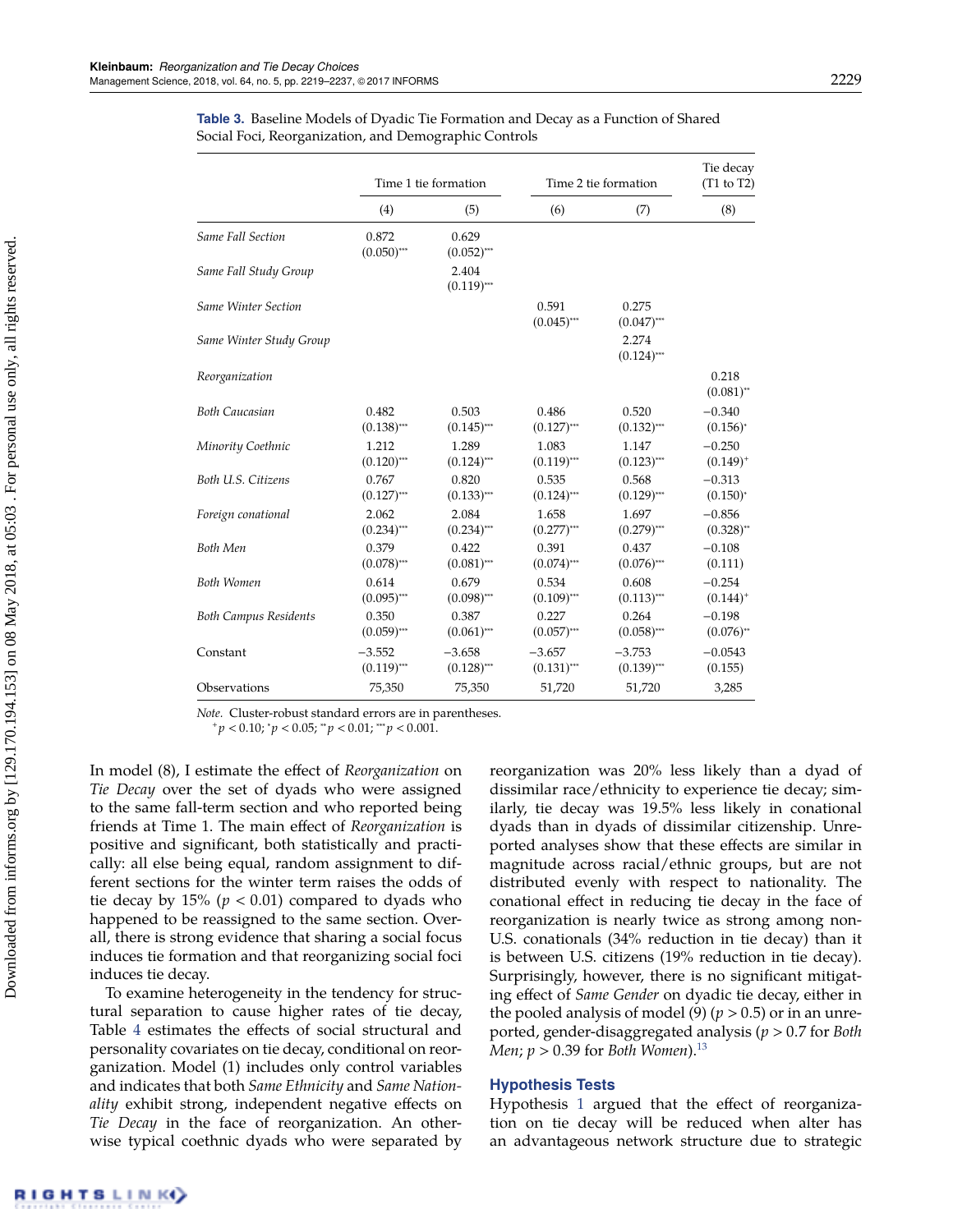| l                         |
|---------------------------|
|                           |
|                           |
|                           |
|                           |
|                           |
| ļ                         |
|                           |
| $\overline{1}$            |
|                           |
|                           |
|                           |
|                           |
| ;                         |
| $\overline{a}$            |
|                           |
| i                         |
| こくさい こうくう                 |
|                           |
|                           |
|                           |
|                           |
|                           |
|                           |
|                           |
|                           |
|                           |
| ľ                         |
|                           |
|                           |
|                           |
|                           |
|                           |
| í                         |
|                           |
|                           |
| $\tilde{z}$<br>)<br> <br> |
|                           |
|                           |
| $\overline{a}$            |
| י<br>ו                    |
|                           |
|                           |
|                           |
| $\frac{1}{2}$             |
| $\frac{1}{2}$             |
| l                         |
|                           |
|                           |
| $\frac{1}{2}$             |
|                           |
|                           |
|                           |
|                           |
| ;<br>;<br>;               |
|                           |
|                           |
|                           |
|                           |
|                           |
|                           |
|                           |
|                           |
|                           |
|                           |
|                           |
|                           |
|                           |
|                           |
|                           |
|                           |
|                           |
|                           |
|                           |
|                           |
|                           |
|                           |
|                           |
|                           |
|                           |
|                           |
|                           |
| ्र                        |
| $\vdots$                  |
| $\frac{1}{2}$             |
| į                         |
|                           |
| $-11.7$                   |
| ן איטע<br>$\sqrt{2}$      |

<span id="page-11-0"></span>

|                                                                                                                                       | $\widehat{\mathfrak{G}}$         | (10)                             | $\Xi$                                                       | (12)                             | (13)                             | (14)                             | (15)                             | (16)                   | (17)                               | (18)                             | (19)                            | (20)                             |
|---------------------------------------------------------------------------------------------------------------------------------------|----------------------------------|----------------------------------|-------------------------------------------------------------|----------------------------------|----------------------------------|----------------------------------|----------------------------------|------------------------|------------------------------------|----------------------------------|---------------------------------|----------------------------------|
| Alter's Brokerage                                                                                                                     |                                  | (0.054)<br>$-0.137$ <sup>*</sup> |                                                             | (0.055)<br>$-0.152*$             |                                  |                                  |                                  |                        |                                    |                                  | $0.298***$<br>(0.089)           | (0.092)<br>$0.302*$              |
| Ego's Machiavellianism                                                                                                                |                                  |                                  | $-0.038$<br>$(0.091)$<br>$-0.03$                            | $0.505+$<br>(0.275)              |                                  |                                  |                                  |                        |                                    |                                  |                                 | $0.687$ <sup>*</sup>             |
| Ego's Machiavellianism<br>Alter's Brokerage ×                                                                                         |                                  |                                  |                                                             | (0.056)<br>$-0.113*$             |                                  |                                  |                                  |                        |                                    |                                  |                                 | $-0.155**$<br>(0.059)            |
| Tie Reciprocity                                                                                                                       |                                  |                                  |                                                             |                                  | $-0.887\cdots$<br>(0.106)        |                                  | $-0.867$<br>(0.105)              |                        |                                    |                                  | $-0.873***$<br>(0.115)          | $-0.820***$<br>(0.112)           |
| Alter's Perceived Empathy                                                                                                             |                                  |                                  |                                                             |                                  |                                  | (0.051)<br>$-0.084$              | (0.059)<br>$-0.012$              |                        |                                    |                                  |                                 | (0.060)<br>0.004                 |
| Alter's Perceived Empathy<br>Tie Reciprocity ×                                                                                        |                                  |                                  |                                                             |                                  |                                  |                                  | $-0.160$ <sup>*</sup><br>(0.080) |                        |                                    |                                  |                                 | (0.081)<br>$-0.172$ <sup>*</sup> |
| $log(1 + Mutual$ Friends)                                                                                                             |                                  |                                  |                                                             |                                  |                                  |                                  |                                  | $-0.530***$<br>(0.117) |                                    | $-0.580***$<br>(0.111)           | $-0.625***$<br>(0.163)          | $-0.696***$<br>(0.163)           |
| Ego's Self-Monitoring                                                                                                                 |                                  |                                  |                                                             |                                  |                                  |                                  |                                  |                        | (0.084)<br>$-0.040$                | $-0.956***$<br>(0.285)           |                                 | $-0.880**$<br>(0.293)            |
| $log(1 + Mutual\,$ Friends) $\times$<br>Ego's Self-Monitoring                                                                         |                                  |                                  |                                                             |                                  |                                  |                                  |                                  |                        |                                    | $0.355***$<br>(0.105)            |                                 | $0.331**$<br>(0.108)             |
| <b>Both Men</b>                                                                                                                       | (0.112)<br>$-0.026$              | (0.113)<br>$-0.035$              | $-0.025$<br>(0.112)<br>-0.144                               | (0.113)<br>$-0.037$              | (0.115)<br>$-0.038$              | (0.112)<br>$-0.031$              | (0.115)<br>$-0.050$              | (0.116)<br>$-0.071$    | (0.112)<br>$-0.025$                | (0.114)<br>$-0.068$              | $-0.071$<br>$(0.117)$           | (0.116)<br>$-0.082$              |
| <b>Both Women</b>                                                                                                                     | (0.154)<br>$-0.142$              | (0.154)<br>$-0.154$              | (0.153)                                                     | (0.154)<br>$-0.162$              | (0.156)<br>$-0.036$              | (0.154)<br>$-0.137$              | (0.157)<br>$-0.031$              | (0.154)<br>$-0.135$    | (0.154)<br>$-0.144$                | (0.153)<br>$-0.113$              | (0.156)<br>$-0.003$             | (0.156)<br>0.005                 |
| Foreign Conational                                                                                                                    | (0.339)<br>$-0.727$ <sup>*</sup> | $-0.744*$<br>(0.333)             |                                                             | (0.341)<br>$-0.727$ <sup>*</sup> | (0.314)<br>$-0.435$              | $-0.726$ <sup>*</sup><br>(0.341) | (0.319)<br>$-0.434$              | $-0.651*$<br>(0.325)   | $-0.733$ <sup>*</sup><br>$(0.343)$ | (0.316)<br>$-0.623$ <sup>*</sup> | $-0.320$<br>$(0.318)$           | (0.328)<br>$-0.264$              |
| Both U.S. Citizens                                                                                                                    | $-0.301+$<br>(0.157)             | $-0.270+$<br>(0.159)             | $-0.729$<br>$(0.340)$<br>$-0.302$ <sup>+</sup><br>$(0.158)$ | (0.160)<br>$-0.274+$             | $-0.268 +$<br>(0.157)            | $-0.307$ <sup>+</sup><br>(0.157) | (0.157)<br>$-0.282$ <sup>+</sup> | (0.174)<br>$-0.132$    | $-0.302 +$<br>(0.159)              | (0.170)<br>$-0.099$              | (0.175)<br>$-0.137$             | (0.173)<br>$-0.125$              |
| <b>Both Caucasian</b>                                                                                                                 | (0.163)<br>$-0.402$ <sup>*</sup> | $-0.401*$<br>(0.162)             | $-0.404*$<br>(0.164)                                        | (0.164)<br>$-0.404*$             | $-0.323$ <sup>+</sup><br>(0.166) | $-0.393$ *<br>(0.163)            | $-0.316^{+}$<br>(0.166)          | (0.174)<br>$-0.270$    | $-0.398*$<br>(0.164)               | (0.170)<br>$-0.272$              | (0.185)<br>$-0.172$             | (0.185)<br>$-0.168$              |
| Minority Coethnic                                                                                                                     | $-0.277$ <sup>+</sup><br>(0.163) | $-0.282$ <sup>+</sup><br>(0.162) | $-0.277+$<br>(0.163)                                        | $-0.287$ <sup>+</sup><br>(0.162) | (0.160)<br>$-0.253$              | $-0.288$ <sup>+</sup><br>(0.162) | (0.160)<br>$-0.265+$             | (0.160)<br>$-0.156$    | $-0.283+$<br>(0.163)               | (0.157)<br>$-0.138$              | (0.159)<br>$-0.102$             | (0.157)<br>$-0.093$              |
| <b>Both Campus Residents</b>                                                                                                          | $-0.163+$<br>(0.085)             | $-0.162+$<br>(0.085)             | $-0.161$ <sup>+</sup><br>(0.085)                            | $-0.158+$<br>(0.084)             | $-0.147+$<br>(0.082)             | $-0.162+$<br>(0.085)             | $-0.147$ <sup>+</sup><br>(0.083) | (0.088)<br>$-0.126$    | $-0.163+$<br>(0.085)               | (0.089)<br>$-0.125$              | (0.087)<br>$-0.107$             | (0.088)<br>$-0.100$              |
| Constant                                                                                                                              | (0.152)<br>0.112                 | $0.757**$<br>(0.289)             | (0.152)<br>$\infty$<br>0.10                                 | $0.830$ <sup>**</sup><br>(0.296) | $0.461$ <sup>**</sup><br>(0.171) | (0.151)<br>0.124                 | $0.474$ **<br>(0.171)            | $1.457***$<br>(0.300)  | (0.152)<br>0.115                   | 1.527<br>(0.297)                 | (0.309)<br>$0.642$ <sup>*</sup> | (0.336)<br>$0.745$ <sup>*</sup>  |
| Observations                                                                                                                          | 2,489                            | 2,489                            | 2,489                                                       | 2,489                            | 2,489                            | 2,489                            | 2,489                            | 2,489                  | 2,489                              | 2,489                            | 2,489                           | 2,489                            |
| Note. Cluster-robust standard errors are in parentheses.<br>${}^{+}p$ < 0.10; ${}^{*}p$ < 0.05; ${}^{*}p$ < 0.01; ${}^{**}p$ < 0.001. |                                  |                                  |                                                             |                                  |                                  |                                  |                                  |                        |                                    |                                  |                                 |                                  |

RIGHTSLINK<sup>Y</sup>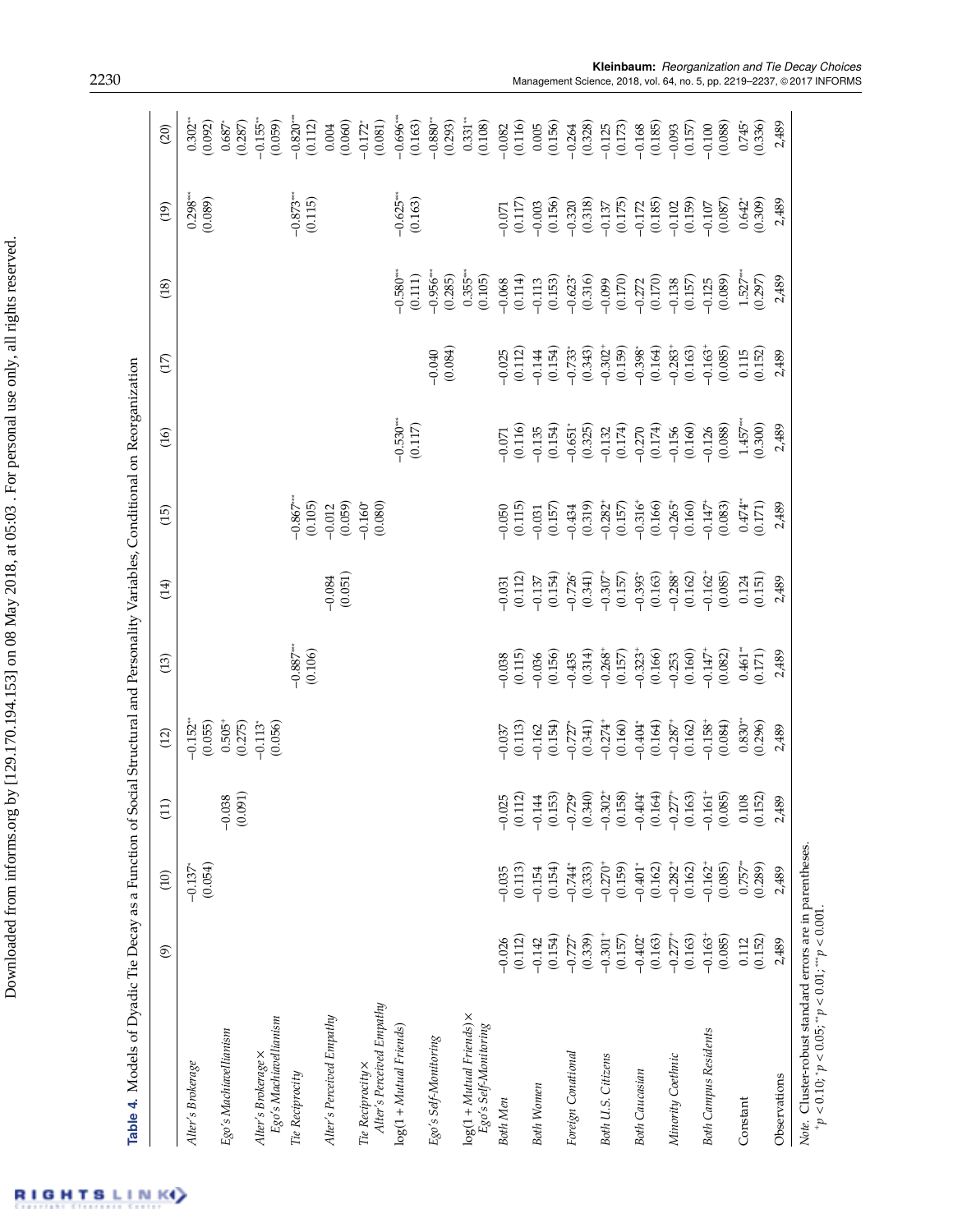agency, especially when ego has a highly Machiavellian personality. Consistent with this hypothesis, model (10) shows that, ceteris paribus, ties to those high in brokerage are less likely to decay and that the effect size is moderate: compared to a tie with an average broker, a tie with a contact whose brokerage score is one standard deviation above the sample mean is 7% less likely to decay. Models (11) and (12) test Hypothesis [1A](#page-2-1) by examining how the effect varies as a function of *Ego's Machiavellianism* and, thereby, whether individual strategic behavior is the mechanism for Hypothesis [1.](#page-2-0) In model (11), I find no main effect of *Ego's Machiavellianism* on the baseline rate tie decay. For brevity, a model that includes both *Alter's Brokerage* and *Ego's Machiavellianism* was not reported, but results directly parallel their independent effects in models (10) and (11). Finally, model (12) includes their interaction and shows that, other things being equal, ties to brokers are significantly less likely to decay (*p* < 0.01) and that this effect is especially pronounced when the sender of the tie is highly Machiavellian (*p* < 0.05).

Because interaction effects in nonlinear models have been argued to be difficult to interpret (Allison [1999,](#page-16-23) Ai and Norton [2003;](#page-16-24) but see also Greene [2010\)](#page-17-48), these results are depicted graphically in Figure [1,](#page-12-0) panel A, which plots the ceteris paribus probability of *Tie Decay* as a function of *Alter's Brokerage* separately for medium, high, and low Machiavellians (defined by Mach scores at the sample mean or one standard deviation above or below it, respectively). As the graph depicts, the magnitude of the effect is near zero (i.e., the curve is nearly flat) when *Ego's Machiavellianism* is one standard deviation below the sample mean, but is increasingly negative and significant, both statistically and practically, as *Ego's Machiavellianism* rises. In all, these results are consistent with Hypotheses [1](#page-2-0) and [1A,](#page-2-1) that individual strategic behavior serves to reduce the decay of social ties in the face of reorganization, especially for highly Machiavellian people.

The rest of Table [4](#page-11-0) shows the evidence for Hypotheses [2](#page-3-0) and [3,](#page-4-0) which argued that the effect of *Reorganization* on *Tie Decay* will be reduced by tie reciprocity and by social embeddedness, with moderation by empathy and self-monitoring personality, respectively. Models (13) and (16) show very strong negative effects of tie reciprocity and social embeddedness, respectively, on tie decay. On average, a tie that was reciprocated at Time 1 is 41% less likely to decay as a result of reorganization than an unreciprocated tie. Similarly, dyads sharing mutual friends are significantly less likely to allow their social tie to dissolve when they are structurally separated. As an indication of the magnitude of the effect, when *ego* shares two friends in common with a given *alter*, the odds of tie decay decrease by 8%, com-pared to having just one friend in common.<sup>[14](#page-16-25)</sup> A second mutual friend further reduces the odds of tie decay

<span id="page-12-0"></span>



by 6%. The average dyad shares nearly 10 friends in common, the cumulative effect of which is to reduce the likelihood of tie decay by 32%, relative to an otherwise similar dyad that shares just one common friend. Interestingly, the main effect of *Same Nationality* is reduced by half and rendered statistically insignificant when *Mutual Friends* is entered into model (16), suggesting that clustering may be the driving mechanism of the conational effect.

<span id="page-12-1"></span>Models (14) and (15) consider moderation of the *Reciprocity* effect by *Alter's Perceived Empathy*. In model (14), I find a negative and marginally significant main effect of *Alter's Perceived Empathy* on *Tie Decay*. An unreported model enters both *Tie Reciprocity* and *Alter's Perceived Empathy*, and the results echo their independent effects in models (13) and (14). Model (15) shows evidence of a negative and statistically significant interaction: the negative effect of *Tie Reciprocity* on *Tie Decay* is larger when alter is perceived as highly empathic than when alter is seen as lacking in empathy. The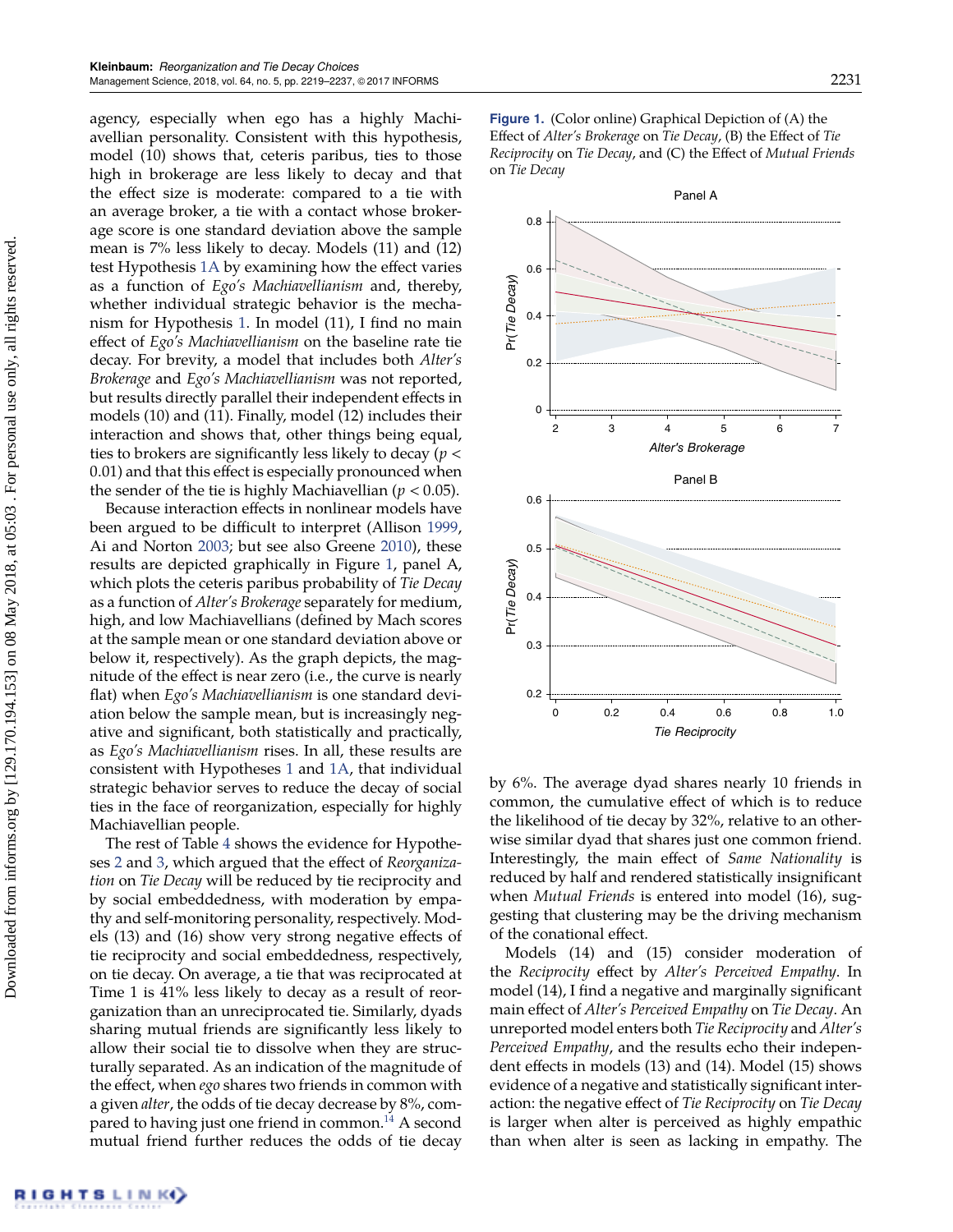



*Notes.* Panel A shows a graphical depiction of the effect of *Alter's Brokerage* on *Tie Decay*, plotted separately for people with low, medium, and high levels of Machiavellianism, based on estimates from model (12) in Table [4.](#page-11-0) Machiavellianism is held constant at its mean (red solid line with 95% confidence interval (CI) in green), two standard deviations above the mean (green dashed line with 95% CI in pink), and two standard deviations below the mean (orange dotted line with 95% CI in blue), respectively. All other covariates are held constant at their mean values. Panel B shows a graphical depiction of the effect of *Tie Reciprocity* on *Tie Decay*, plotted separately for people with low, medium, and high levels of *Perceived Empathy*, based on estimates from model (15) in Table [4.](#page-11-0) *Perceived Empathy* is held constant at its mean (red solid line with 95% CI in green), two standard deviations above the mean (green dashed line with 95% CI in pink), and two standard deviations below the mean (orange dotted line with 95% CI in blue), respectively. All other covariates are held constant at their mean values. Panel C shows a graphical depiction of the effect of *Mutual Friends* on *Tie Decay*, plotted separately for people with low, medium, and high levels of *Self-Monitoring*, based on estimates from model (18) in Table [4.](#page-11-0) The *x* axis is converted from a log scale to a linear scale to facilitate interpretation. *Self-Monitoring* is held constant at its mean (red solid line with 95% CI in green), one standard deviation above the mean (green dashed line with 95% CI in pink), and one standard deviation below the mean (orange dotted line with 95% CI in blue), respectively. All other covariates are held constant at their mean values.

results of model (15) are shown graphically in Figure [1,](#page-12-0) panel B. The figure highlights the very strong effect of tie reciprocity and emphasizes that perceived empathy exerts a significant effect on the decay of reciprocated ties, but not on the decay of unreciprocated ties. In all, this analysis provides strong support for Hypotheses [2](#page-3-0) and [2A.](#page-3-1)

Models (17) and (18) test Hypothesis [3A,](#page-4-1) that social awareness is the mechanism behind the role of embeddedness in mitigating tie decay, using interactions with self-monitoring personality. In model (17), the main effect of *Ego's Self-Monitoring* personality is entered into the models; it has no significant effect on tie decay.[15](#page-16-26) An unreported model enters both *Mutual Friends* and *Ego's Self-Monitoring*, yielding substantively the same results as models (16) and (17), and model (18) adds their interaction. The results indicate that interacting *Mutual Friends* and *Ego's Self-Monitoring* does little to

change the main effect of *Mutual Friends*: its magnitude remains approximately the same across models (16) and (18). However, adding the interaction term causes the main effect of *Ego's Self-Monitoring* to become negative and quite large ( $p < 0.01$ ). The interaction term itself is positive and statistically significant ( $p < 0.01$ ).<sup>[16](#page-16-27)</sup>

<span id="page-13-1"></span>This effect is shown graphically in panel C of Figure [1,](#page-12-0) which indicates that for reorganized dyads with one friends in common, the rate of tie decay is much higher for low self-monitors than for high self-monitors. For high self-monitors, the curve is gradually downward sloping, whereas for low self-monitors, it takes a much steeper downward trajectory. Adding one mutual friend causes the rate of tie decay to decline for both populations, but it also causes the gap to narrow. The decay rates for high and low self-monitors converge at 14 mutual friends, after which high self-monitors are more likely to experience tie decay upon reorganization. Thus, it seems that low self-monitors are more responsive to the effect of each additional friend in common on dyadic tie decay than high self-monitors are.

Finally, to examine whether the effects of these three hypotheses on *Tie Decay* are independent or overlapping, models (19) and (20) include all three sets of covariates. Model (19) includes the main effects of *Alter's Brokerage*, *Reciprocity*, and *Mutual Friends*. Model (20) add in *Ego's Machiavellianism*, *Alter's Perceived Empathy*, and *Ego's Self-Monitoring*, as well as the hypothesized interactions. In all cases, the results replicate those reported in separate models, indicating that the underlying mechanism for each hypothesis is independent of the others. In all, the results provide strong support for the theory.

To assess the robustness of these results to endogeneity in the formation of ties (which must necessarily precede tie decay), I replicated the fully specified model (20) using a two-stage Heckman estimator (Heckman [1979\)](#page-17-49). In the first stage, dyadic similarity variables for demographics (gender, nationality, and race/ethnicity), location of residence, and randomly assigned fall class sections and study groups were used to predict the formation of network ties at Time 1. The covariates of interest (plus controls) then predicted tie decay for those dyads who were reorganized into different sections. The results of this supplementary analysis are quite consistent with those reported in model (20). In all cases, the hypothesized effects are in the same direction as model (20), and most coefficients are comparable in magnitude with a linear probability specification of model (20), though two of the interactions are only of marginal statistically significance.

# <span id="page-13-0"></span>**Discussion and Conclusion**

In this paper, I seek to extend research on network evolution by examining the structural and psychological antecedents of actors' tie decay choices in the face of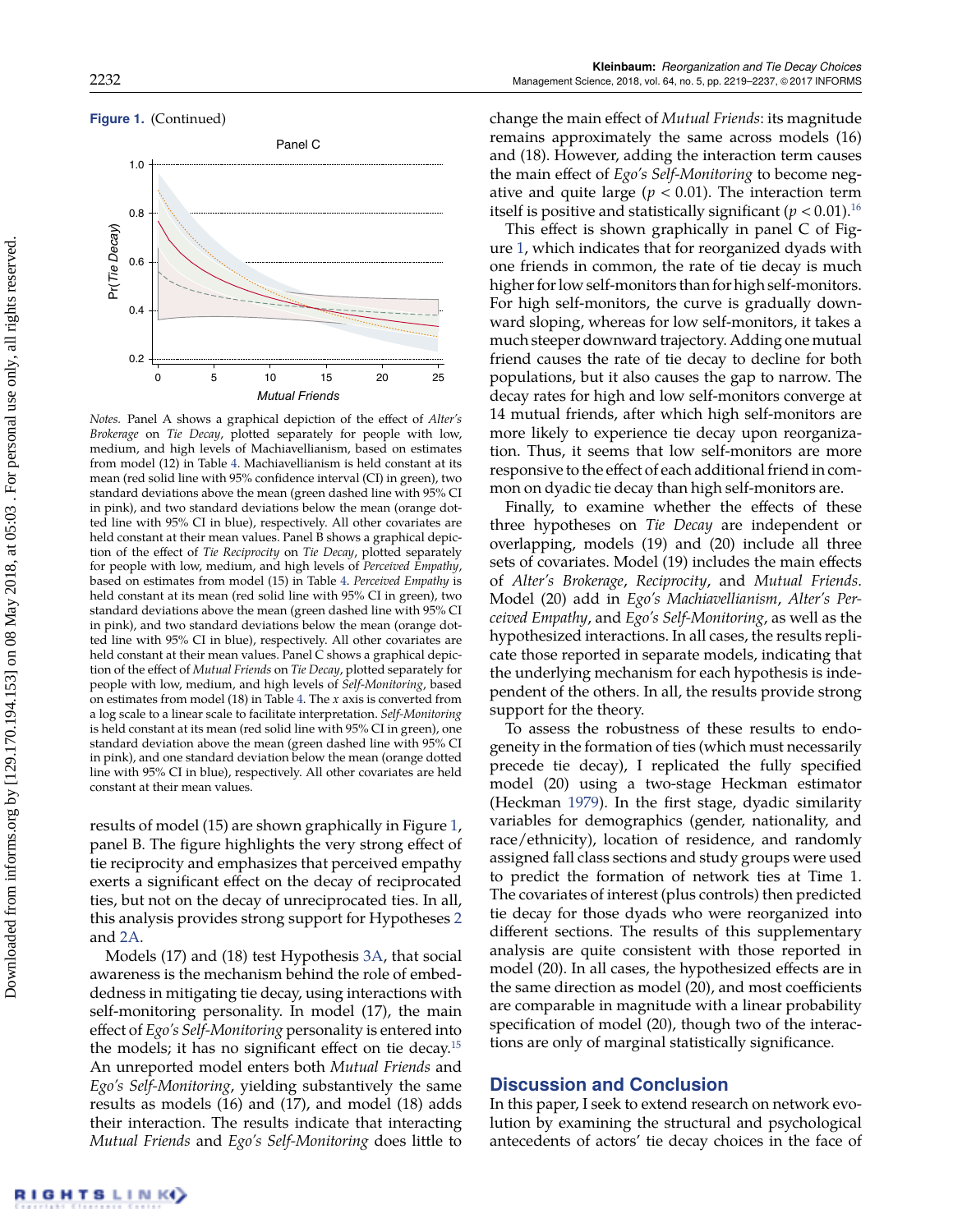the shifting opportunity structures. Whereas the burgeoning literature on network evolution focuses on the formation of network ties, I examine the antecedents of tie decay, a fundamental processes of network evolution that is nevertheless not well understood. Indeed, prior research on the effects of structural change on networks focuses on those ties that are retained, rather than those that decay, without examining what factors determine whether a given tie will decay or persist (e.g., Kleinbaum [2012\)](#page-17-50). To examine tie decay—and to focus on actors' tie decay choices—I exploit a randomized, natural experiment in which class sections and study groups were randomly assigned and reassigned to a complete cohort of MBA students. This research builds on the growing interest in understanding the antecedents of network structure and the forces that drive network evolution (e.g., Sasovova et al. [2010,](#page-18-43) Ahuja et al. [2012\)](#page-16-28) and addresses recent reiteration by McEvily et al. [\(2014\)](#page-18-45) of a long-standing call for "study of the coevolution of foci and networks" (McPherson et al. [2001,](#page-18-46) p. 438).

<span id="page-14-0"></span>This study underscores an important question about the epistemology of networks: what does it mean for a tie to "decay"? In this paper, I define tie decay very simply as a tie that was reported at Time 1 and not reported at Time 2. However, recent work (Levin et al. [2006,](#page-18-47) [2011\)](#page-18-48) suggests that ties tend not to completely disappear; rather, they transition from an active state to a dormant state.<sup>[17](#page-16-29)</sup> In the present empirical setting, there is no doubt that, consistent with this work, ties that have decayed could readily be reactivated; I thus make no distinction here between a tie that has "decayed" and one whose activity is "dormant." And although prior work in this vein has focused on the value of reconnection—when dormant ties are reactivated and put to productive use—there has been far less research examining, as I do here, the earlier transition from an active to a dormant state. Conceptually, these research streams are complementary, as a tie must first decay (or become dormant) before it can be reactivated.

Of course, like all research, the present work is not without limitation. The most notable limitation lies in the fact that we cannot know to what extent findings based on socializing ties of MBA students generalize to other kinds of organizations. Although the empirical setting entails students socializing within a closed community in the absence of any formal hierarchy and with relatively few prescribed task interdependencies, MBA sections and study groups are nevertheless not altogether dissimilar from work groups, departments, and other formal organizational arrangements in firms. Furthermore, most students have uprooted their lives and moved to a new place where they are collocated in close proximity with their classmates for many hours each day and with few outside social alternatives. All of these factors reinforce the internal validity of the data, while also making MBA students an idiosyncratic sample whose generalizability to other populations is unknown.

Yet, despite this limitation, these data are worth analyzing because the rare occurrence of a randomized, natural experiment (i.e., the random assignment and reassignment of students to sections) provides a strategic research context that enables cleaner causal identification than earlier cross-sectional or longitudinal studies in more naturalistic settings (cf. Jonczyk et al. [2016\)](#page-17-19). Indeed, much prior research (e.g., Mouw [2006,](#page-18-36) Kleinbaum and Stuart [2014b\)](#page-17-51) explicitly points to the problems of endogeneity and reverse causality in studies—even longitudinal ones—of network change and calls for research with more compelling identification strategies. The present research begins to answer that call, but even here, with random reorganization, the antecedents of tie decay are still imperfectly identified because of endogeneity in tie formation choices, which must necessarily precede decay. Such endogeneity could be addressed with, for example, a matching design or a selection model.

A second limitation lies in the measure of the value of a contact. While the present empirical setting offers many advantages, one limitation is that I have no measures of the value of a contact based on differential access to resources. Instead, I measure contact value in network terms. In a more naturalistic organizational setting, the brokerage measure of a contact value might be complemented by other measures, such as control over resources, level in the hierarchy, or expertise. Whatever the measure, however, I expect that the finding—that actors, and especially Machiavellian actors, choose to retain ties to valuable contacts would hold.

Despite these limitations, I hope that this work will make several contributions to the literature. First, I make a theoretical contribution to research on network evolution by complementing the existing research on network tie formation (e.g., Dahlander and McFarland [2013,](#page-17-46) Kleinbaum and Stuart [2014a\)](#page-17-52) with the complementary, equally important, but less well-understood phenomenon of tie decay. To the extent that people are limited in their network carrying capacity, adding new ties to one's network necessitates dropping others. And yet, the research on network evolution has focused on changing structures (e.g., Jonczyk et al. [2016\)](#page-17-19) or on tie formation (e.g., Sailer and McCulloh [2012\)](#page-18-3) with scant attention to tie decay. Despite early work (Burt [2000\)](#page-16-4) surmising that tie decay is nothing more than the opposite of tie formation, I argue that the opportunity factors at play in tie formation do parallel those in tie decay, but that choice plays a different and more significant role in tie decay. Building on this claim, I develop and test an integrated theory of social structure and social psychology in tie decay choices. Furthermore, these results suggest that when acting in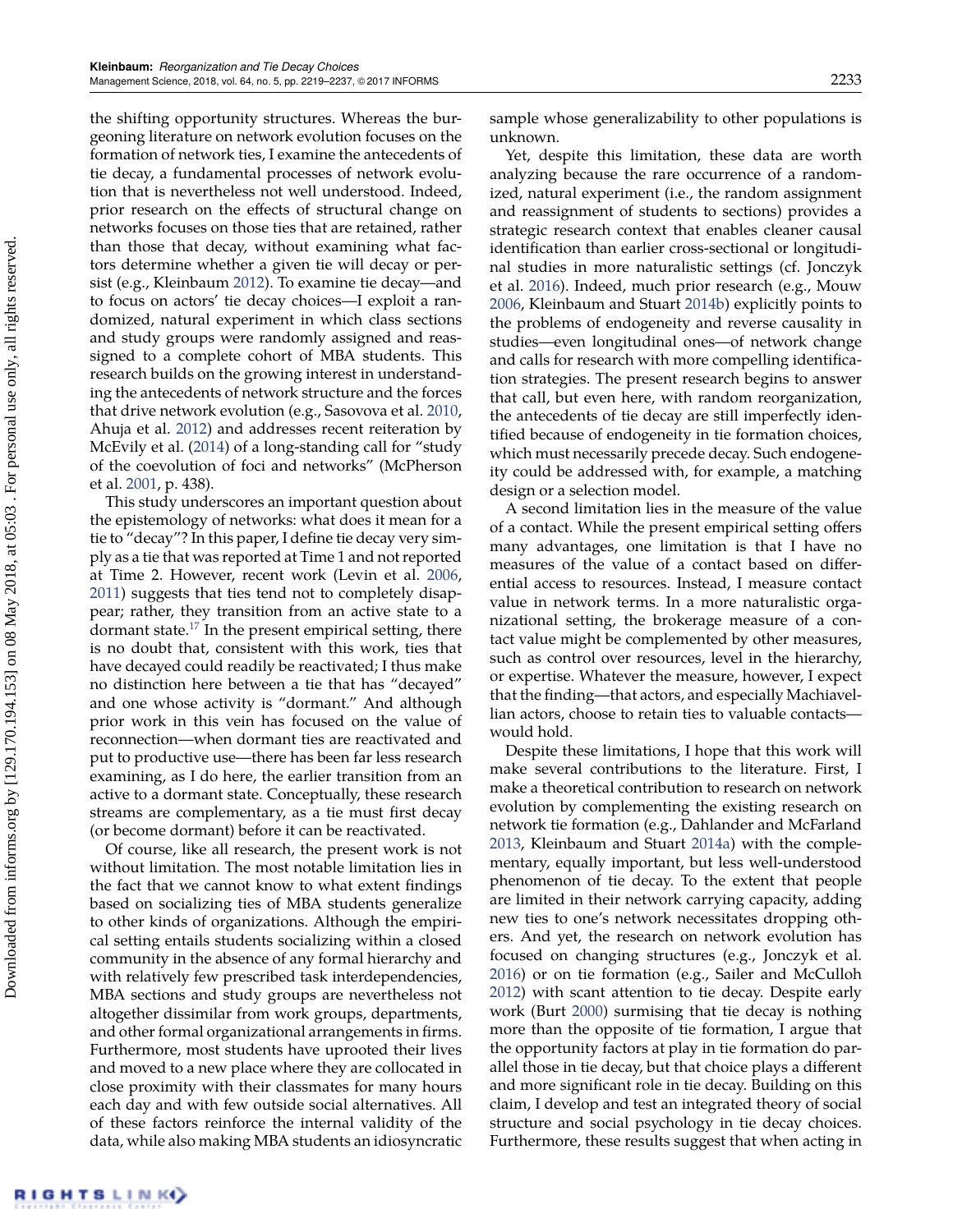concert, the well-documented processes of tie formation and tie decay processes outlined here should systematically lead to network growth for advantageous contacts, those with highly embedded networks, and those with high levels of reciprocity. This could enable, for example, introverts—who are believed to build networks with high embeddedness and reciprocity—to accumulate large networks over time as well. Future research should investigate such possibilities directly.

This research also contributes to the literature on the personality antecedents of social networks. Early work in this domain argued that on average, chameleonic high self-monitors receive greater attainment than trueto-themselves low self-monitors (Kilduff and Day [1994\)](#page-17-37) because of their greater ability to build advantageous network positions (Mehra et al. [2001,](#page-18-32) Oh and Kilduff [2008,](#page-18-49) Sasovova et al. [2010\)](#page-18-43). More recent work suggests that this effect may be continent on the high self-monitor also being perceived as highly empathic (Kleinbaum et al. [2015\)](#page-17-8). This work suggests that the self-monitoring effect may also depend on the social structure within which one is embedded. Furthermore, little prior work has examined the roles of the myriad other personality variables, such as Machiavellianism (cf. Shipilov et al. [2014\)](#page-18-18) or perceived empathy, (cf. Kleinbaum et al. [2015\)](#page-17-8) in network evolution (Burt [2012\)](#page-17-53).

A related contribution of this paper is to posit boundary conditions on the generality of network research across levels of analysis.<sup>[18](#page-16-30)</sup> It has long been argued—indeed, it has been one of the hallmarks of network science as an interdisciplinary field of research—that a network is a network is a network, regardless of the particular nature of the nodes and links (e.g., Wasserman and Faust [1994,](#page-18-50) Newman et al. [2006,](#page-18-51) Newman [2010\)](#page-18-52). In one well-known example, Watts' [\(1999\)](#page-18-53) work on the "small world phenomenon" illustrated a common structure across three very different networks: the collaboration network among Hollywood actors, the electric utility network of the United States, and neural network of the roundworm *Caenorhabditis elegans*. And while some highly general, graph theoretical truths have been discovered that span levels of analysis, in other ways, the social networks of people *are* different from the alliance networks of organizations, the physical networks of power stations, or the neural networks of worms. In this paper, I take seriously those differences and develop an integrated theory of tie decay choices that encompasses both structure (which is relatively agnostic of the nature of a node) and personality (which very much depends on nodes being human, with our attendant psychological processes), discrete bodies of scholarship that have tended to remain separated by disciplinary divides.

From a managerial standpoint, this work recognizes the central role of reorganization in the managerial toolkit for organizational change and examines how reorganization effects network changes. Building on this point, the findings here support earlier accounts that reorganization is a useful tool for reshaping organizational networks (Gulati and Puranam [2009,](#page-17-54) Kleinbaum and Stuart [2014b\)](#page-17-51), but beyond a few cases, convincing empirical evidence has been scant. By providing evidence from a randomized natural experiment, this research buttresses the evidence of earlier, observational studies of tie formation and brings new evidence about tie decay.

It is striking that reorganization is a readily available managerial tool for influencing organizational behavior and performance. If the results of this study do generalize to reorganizations in other settings, this research may have important implications for the practice of organizational change. Reorganization is typical of many organizational change efforts and is a prominent arrow in the quiver of the management consulting industry. But our understanding of how such changes affect the informal social network of the organization and especially of how they affect the decay of network ties—is limited. Conceptual research has argued that the rate of tie decay may have strategic implications for firms (Kleinbaum and Stuart [2014b\)](#page-17-51), so better understanding the effect of reorganization on tie decay (and persistence) is imperative for the successful implementation of organizational change.

<span id="page-15-0"></span>Of course, the real world of contemporary organizations is far more complex than the social environment of an elite MBA program, with its transient friendships and randomly assigned structures. The natural experiment studied here offers novel and compelling evidence of the effect of social settings on networks; at the same time, I make no claim that in the real world the reverse does not also occur. Although changes in organizational structure affect networks, so too can networks induce changes in formal organizational structure; therein lies the fundamental endogeneity challenge of research on social networks. I hope that this paper will offer one modest step toward a more complete, theoretically integrated understanding of the complex interplay between networks and social settings.

#### **Acknowledgments**

This paper improved as a result of discussions with and comments from Michel Anteby, Stuart Bunderson, Dan Feiler, Frank Flynn, Martin Gargiulo, Steven Gray, Steve Kahl, Andy King, Rafael La Porta, Anne Miner, Gabriel Szulanski, department editor Olav Sorenson, an anonymous associate editor, conference participants at the INSEAD Network Evolution Conference and Academy of Management annual meetings, and seminar participants at Baruch College, Boston University, Stanford University, the University of British Columbia, INSEAD, and the LINKS Center at the University of Kentucky. The author gratefully acknowledges the support of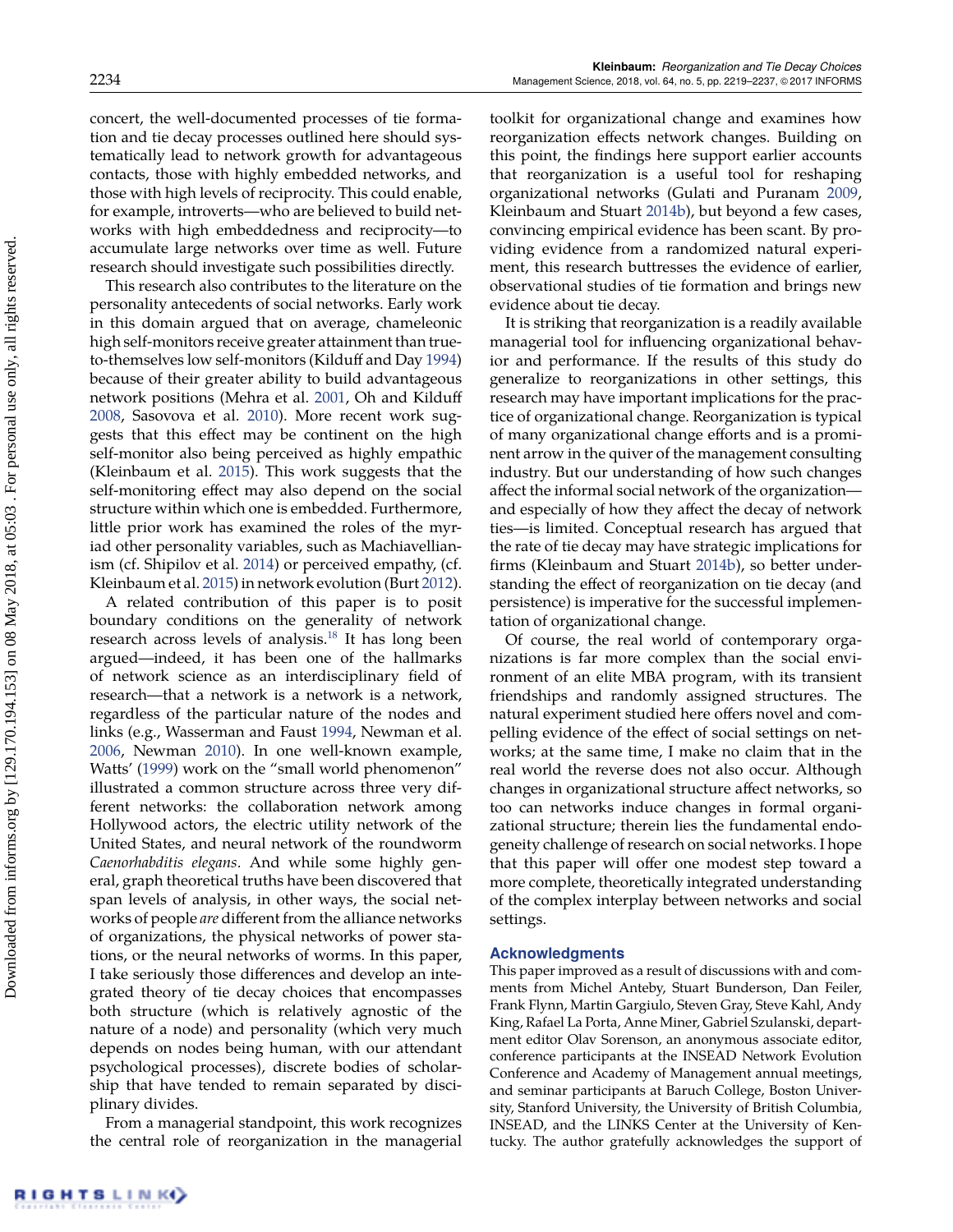Pino Audia, Giovanni Gavetti, Alex Jordan, and Andy King in the data collection and of Paul Wolfson in the analysis. The usual disclaimer applies.

#### **Endnotes**

<span id="page-16-5"></span>**[1](#page-1-0)**Although this asymmetry affects the decay and persistence of interfirm ties (Yue [2012\)](#page-18-54), it should be even more salient in the context of interpersonal networks, where knowledge about individual nodes is less readily codified and less publicly available.

<span id="page-16-8"></span>**[2](#page-2-2)**Of course, this argument does not preclude the possibility that the other person may analogously choose to let her tie to the focal actor decay.

<span id="page-16-11"></span>**[3](#page-4-2)**To preview the empirical setting, it is important to note that virtually all dyads that are at risk of tie decay (over 99.9% of them) have at least one friend in common. Thus, consistent with this theoretical argument, the variation that drives this effect is not whether or not there are *any* mutual friends, but rather, whether there are more or fewer mutual friends. In a hypothetical setting that is socially sparser, where many dyads have *no* friends in common and more than a single friend in common is rare, we might expect that the more socially aware high self-monitors would attend more strongly to the presence of a mutual friend, yielding a theoretical prediction that the effect of a single mutual friend on tie decay would be especially strong in high self-monitors. For this reason, the modifier "In dense networks. . ." is included in Hypothesis [3A.](#page-4-1)

<span id="page-16-12"></span>**[4](#page-5-0)**One enrolled student was inactive because of a medical leave of absence, which effectively excluded her from the social cohort of the class; she was therefore excluded from the sampling frame.

<span id="page-16-14"></span>**[5](#page-6-0)**To preserve students' anonymity from the researcher and to ensure that assignment of ethnicity codes was independent of the research questions, all coding was done by research assistants. Even with this precaution, alternative analyses were conducted using only those students who elected to self-report their ethnicities. Across all these analyses, the same-ethnicity effect sizes were slightly smaller than in the core results because of the additional noise created by missing data, but the substantive findings were unchanged.

<span id="page-16-15"></span>**[6](#page-6-1)** For robustness, I also measured two more conservative counts (both *i* and *j* cite *q* as a friend, regardless of *q*'s perspective, and, separately, both *i* and *j* cite *q and q* cites both *i* and *j*) and found substantively identical results.

<span id="page-16-16"></span><sup>[7](#page-6-2)</sup>I chose brokerage because of its paramount importance in the networks literature, but one might surmise that brokerage may be less observable to the actors themselves than popularity or social status. For robustness, I replicated all models using a measure of popularity/social status based on eigenvector centrality (Bonacich [1987\)](#page-16-31) in lieu of the brokerage measure. Although they are conceptually distinct, eigenvector centrality is empirically correlated at 0.90 with brokerage; unsurprisingly, therefore, the results with the eigenvector centrality measure of a contact's value are substantively identical to those with brokerage as the measure of a contact's value.

<span id="page-16-17"></span>**[8](#page-7-0)**Here and throughout this paper, results are substantively identical when regressions are estimated using unstandardized variables.

<span id="page-16-18"></span>**[9](#page-7-1)** Some methodological work (Allison [1999,](#page-16-23) Ai and Norton [2003\)](#page-16-24) has highlighted the difficulties in interpreting interaction terms in nonlinear regression, such as the logit models estimated here (but see also Greene [2010\)](#page-17-48). To confirm that the coefficients here are not misleading, all models were reestimated in a linear probability specification with multiple clustering. Results were substantively identical, lending credence to the robustness of the findings.

<span id="page-16-19"></span>**[10](#page-8-1)**Because this is a whole-network analysis (Marsden [1990\)](#page-18-55), average out-degree scores exactly equal average in-degree scores by construction.

<span id="page-16-20"></span>**[11](#page-9-1)**Effect sizes in colinear models depend on the levels of all other covariates. To estimate the size of the "typical" foreign conational effect, I set the U.S. conational effect to zero (because, by definition, foreign and U.S. conational status are jointly determined) and set all other covariates in the model at their mean values.

<span id="page-16-21"></span>**[12](#page-9-2)**Recall that study groups are strictly nested within sections.

<span id="page-16-22"></span>**[13](#page-10-1)**Unreported analyses reveal that although gender does not play a significant role in structuring relations among reorganized dyads, it does play a role for dyads who, by random chance, ended up in the same section: gender seems to exert its effects only on structurally persisting dyads, inducing same-gender dyads to stay in contact at a higher rate than mixed-gender dyads as the social environment around them changes.

<span id="page-16-25"></span>**[14](#page-12-1)**Recall that in this empirical setting, there are virtually no dyads that have no friends in common.

<span id="page-16-26"></span>**[15](#page-13-0)**But we note evidence from earlier work (Sasovova et al. [2010,](#page-18-43) Kleinbaum et al. [2015\)](#page-17-8) that has shown that in the absence of reorganization, high self-monitors both build and dissolve social ties at a faster rate than low self-monitors do.

<span id="page-16-27"></span>**[16](#page-13-1)**These results are robust to the addition of a covariate for extraversion (John and Srivastava [1999\)](#page-17-55). Additionally, to ascertain the theoretical precision of this prediction, I also estimated models in which extraversion was substituted for self-monitoring. There is a main effect of extraversion (i.e., ceteris paribus, extraverts allow fewer ties to decay), but the interaction effect that I hypothesize for self-monitoring does not occur for extraversion. These additional, unreported analyses help to buttress support for the hypothesized mechanism.

<span id="page-16-29"></span><sup>[17](#page-14-0)</sup>I do not focus here on ties that are actively, deliberately severed, for example, as a result of a conflict. For one study of deliberate tie severance, see Vaughan [\(1986\)](#page-18-56). On the strategic choice to impose costs on contacts who are "disposable," thereby inducing them to sever contact with you, see Desmond [\(2012\)](#page-17-56). For related work on conflict and negative ties, see Labianca [\(2014\)](#page-18-57).

<span id="page-16-30"></span>**[18](#page-15-0)** I am indebted to Henrich Greve for underscoring this point.

#### **References**

- <span id="page-16-28"></span>Ahuja G, Soda G, Zaheer A (2012) The genesis and dynamics of organizational networks. *Organ. Sci.* 23(2):434–448.
- <span id="page-16-24"></span>Ai C, Norton EC (2003) Interaction terms in logit and probit models. *Econom. Lett.* 80(1):123–129.
- <span id="page-16-2"></span>Alcácer J, Zhao M (2012) Local R&D strategies and multilocation firms: The role of internal linkages. *Management Sci.* 58(4): 734–753.
- <span id="page-16-3"></span>Allen TJ (1977) *Managing the Flow of Technology: Technology Transfer and the Dissemination of Technological Information within the R&D Organization* (MIT Press, Cambridge, MA).
- <span id="page-16-23"></span>Allison PD (1999) Comparing logit and probit coefficients across groups. *Sociol. Methods Res.* 28(2):186–208.
- <span id="page-16-1"></span>Argote L, Ingram P (2000) Knowledge transfer: A basis for competitive advantage in firms. *Organ. Behav. Human Decision Processes* 82(1):150–169.
- <span id="page-16-9"></span>Austin EJ, Farrelly D, Black C, Moore H (2007) Emotional intelligence, Machiavellianism and emotional manipulation: Does EI have a dark side? *Personality and Individual Differences* 43(1): 179–189.
- <span id="page-16-10"></span>Bartlett MY, DeSteno D (2006) Gratitude and prosocial behavior: Helping when it costs you. *Psych. Sci.* 17(4):319–325.
- <span id="page-16-7"></span>Blau PM (1964) *Exchange and Power in Social Life* (Wiley, New York).

<span id="page-16-6"></span>Blumstein P, Kollock P (1988) Personal relationships. *Annual Rev. Sociology* 14:467–490.

- <span id="page-16-31"></span>Bonacich P (1987) Power and centrality: A family of measures. *Amer. J. Sociology* 92(5):1170–1182.
- <span id="page-16-13"></span>Brewer DD (2000) Forgetting in the recall-based elicitation of personal and social networks. *Soc. Networks* 22(1):29–43.
- <span id="page-16-0"></span>Burt RS (1992) *Structural Holes: The Social Structure of Competition* (Harvard University Press, Cambridge, MA).
- <span id="page-16-4"></span>Burt RS (2000) Decay functions. *Soc. Networks* 22(1):1–28.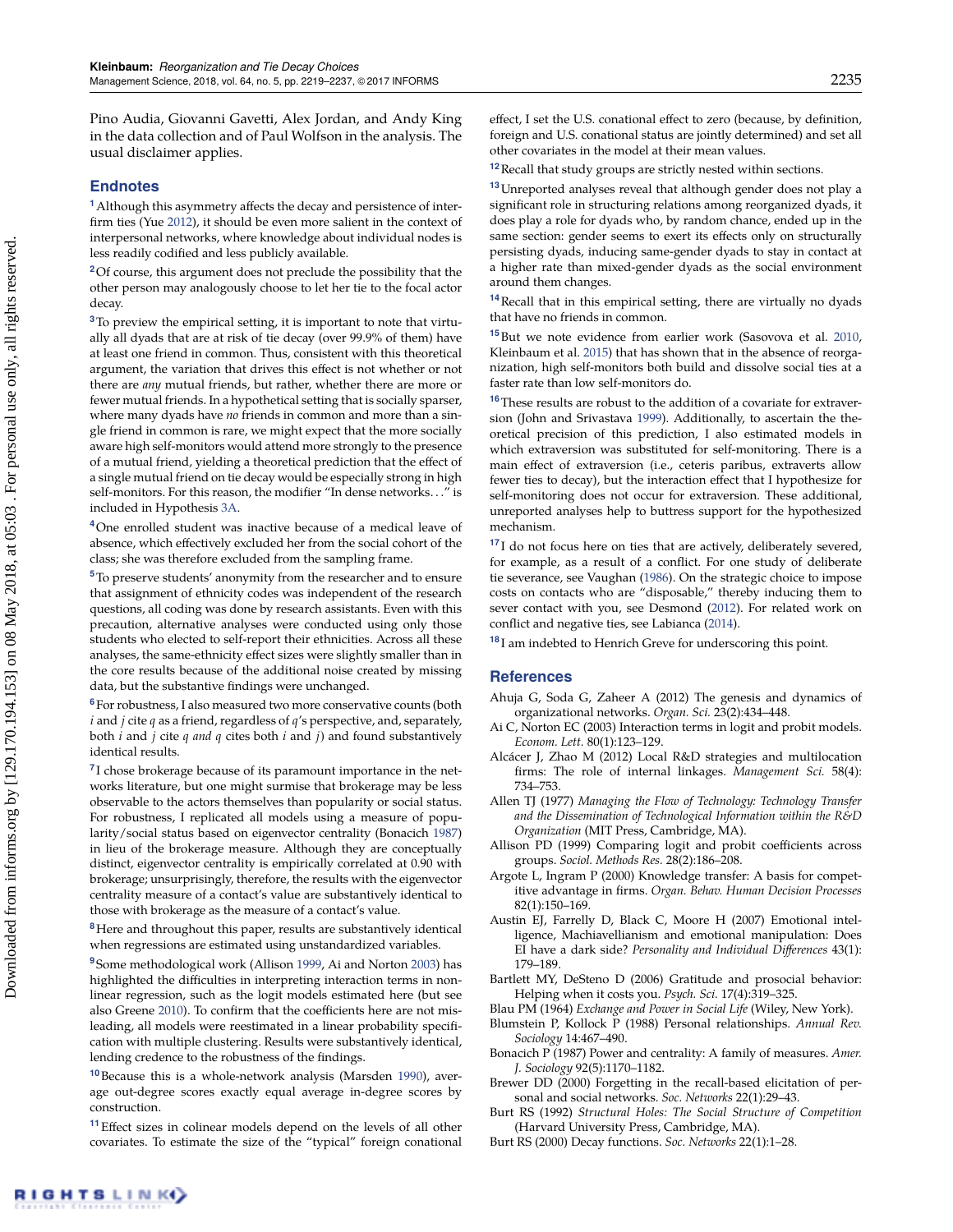- <span id="page-17-34"></span>Burt RS (2001) Attachment, decay, and social network. *J. Organ. Behav.* 22(6):619–643.
- <span id="page-17-0"></span>Burt RS (2004) Structural holes and good ideas. *Amer. J. Sociol.* 110(2):349–399.
- <span id="page-17-3"></span>Burt RS (2005) *Brokerage and Closure: An Introduction to Social Capital* (Oxford University Press, New York).
- <span id="page-17-53"></span>Burt RS (2012) Network-related personality and the agency question: Multi-role evidence from a virtual world. *Amer. J. Sociol.* 118(3):543–591.
- <span id="page-17-16"></span>Byrne D, Clore GL, Smeaton G (1986) The attraction hypothesis: Do similar attitudes affect anything? *J. Personality Soc. Psych.* 51(6):1167–1170.
- <span id="page-17-45"></span>Cameron AC, Gelbach JB, Miller DL (2011) Robust inference with Multi-way clustering. *J. Bus. Econom. Statist.* 29(2):238–249.
- <span id="page-17-38"></span>Chakravarti A, Menon T, Winship C (2014) Contact and group structure: A natural experiment of interracial college roommate groups. *Organ. Sci.* 25(4):1216–1233.
- <span id="page-17-21"></span>Christie R, Geis FL (1970) *Studies in Machiavellianism* (Academic Press, New York).
- <span id="page-17-32"></span>Coleman JS (1988) Social capital in the creation of human capital. *Amer. J. Sociol.* 94:S95–S120.
- <span id="page-17-20"></span>Cook KS, Emerson RM (1978) Power, equity and commitment in exchange networks. *Amer. Sociol. Rev.* 43(5):721–739.
- <span id="page-17-24"></span>Cook KS, Rice E (2006) Social exchange theory. DeLamater J, ed. *Handbook of Social Psychology* (Springer, New York), 53–76.
- <span id="page-17-40"></span>Csardi G, Nepusz T (2006) The igraph software package for complex network research. *InterJournal* Complex Systems:1695.
- <span id="page-17-41"></span>D'Agostino RB, Belanger A, D'Agostino Jr RB (1990) A suggestion for using powerful and informative tests of normality. *Amer. Statistician* 44(4):316–321.
- <span id="page-17-5"></span>Dahl MS, Sorenson O (2012) Home sweet home: Entrepreneurs' location choices and the performance of their ventures. *Management Sci.* 58(6):1059–1071.
- <span id="page-17-46"></span>Dahlander L, McFarland DA (2013) Ties that last: Tie formation and persistence in research collaborations over time. *Admin. Sci. Quart.* 58(1):69–110.
- <span id="page-17-26"></span>Davey CG, Allen NB, Harrison BJ, Dwyer DB, Yücel M (2010) Being liked activates primary reward and midline self-related brain regions. *Human Brain Mapping* 31(4):660–668.
- <span id="page-17-56"></span>Desmond M (2012) Disposable ties and the urban poor. *Amer. J. Sociol.* 117(5):1295–1335.
- <span id="page-17-18"></span>Dunbar RIM (2008) Cognitive constraints on the structure and dynamics of social networks. *Group Dynam.: Theory, Res., Practice* 12(1):7–16.
- <span id="page-17-17"></span>Feiler D, Kleinbaum AM (2015) Popularity, similarity, and the network extraversion bias. *Psych. Sci.* 26(5):593–603.
- <span id="page-17-2"></span>Feld SL (1981) The focused organization of social ties. *Amer. J. Sociol.* 86(5):1015–1035.
- <span id="page-17-6"></span>Feld SL (1997) Structural embeddedness and stability of interpersonal relations. *Soc. Networks* 19(1):91–95.
- <span id="page-17-1"></span>Festinger L, Schachter S, Back K (1950) *Social Pressures in Informal Groups: A Study of Human Factors in Housing* (Stanford University Press, Stanford, CA).
- <span id="page-17-23"></span>Flynn FJ (2003) How much should i give and how often? The effects of generosity and frequency of favor exchange on social status and productivity. *Acad. Management J.* 46(5):539–553.
- <span id="page-17-25"></span>Friedkin NE (1990) A Guttman scale for the strength of an interpersonal tie. *Soc. Networks* 12(3):239–252.
- <span id="page-17-43"></span>Funder DC, Kolar DC, Blackman MC (1995) Agreement among judges of personality: Interpersonal relations, similarity, and acquaintanceship. *J. Personality Soc. Psych.* 69(4):656–672.
- <span id="page-17-12"></span>Galbraith JR (1973) *Designing Complex Organizations* (Addison-Wesley, Reading, MA).
- <span id="page-17-36"></span>Gangestad SW, Snyder M (2000) Self-monitoring: Appraisal and reappraisal. *Psych. Bull.* 126(4):530–555.
- <span id="page-17-35"></span>Goffman E (1959) *The Presentation of Self in Everyday Life* (Anchor Books, New York).
- <span id="page-17-15"></span>Goodreau SM, Kitts JA, Morris M (2009) Birds of a feather, or friend of a friend? Using exponential random graph models to investigate adolescent social networks. *Demography* 46(1):103–125.

RIGHTSLINK)

- <span id="page-17-27"></span>Gouaux C (1971) Induced affective states and interpersonal attraction. *J. Personality Soc. Psych.* 20(1):37–43.
- <span id="page-17-22"></span>Gouldner AW (1960) The norm of reciprocity: A preliminary statement. *Amer. Sociol. Rev.* 25(2):161–178.
- <span id="page-17-31"></span>Granovetter MS (1985) Economic action and social structure: The problem of embeddedness. *Amer. J. Sociol.* 91(3):481–510.
- <span id="page-17-48"></span>Greene W (2010) Testing hypotheses about interaction terms in nonlinear models. *Econom. Lett.* 107(2):291–296.
- <span id="page-17-54"></span>Gulati R, Puranam P (2009) Renewal through reorganization: The value of inconsistencies between formal and informal organization. *Organ. Sci*. 20(2):422–440.
- <span id="page-17-29"></span>Hallinan MT (1979) The process of friendship formation. *Soc. Networks* 1(2):193–210.
- <span id="page-17-10"></span>Han SK (1996) Structuring relations in on-the-job networks. *Soc. Networks* 18(1):47–67.
- <span id="page-17-39"></span>Hasan S, Bagde S (2015) Peers and network growth: Evidence from a natural experiment. *Management Sci.* 61(10):2536–2547.
- <span id="page-17-49"></span>Heckman JJ (1979) Sample selection bias as a specification error. *Econometrica* 47(1):153–162.
- <span id="page-17-28"></span>Heider F (1958) *The Psychology of Interpersonal Relations* (Wiley, New York).
- <span id="page-17-30"></span>Hidalgo CA, Rodriguez-Sickert C (2008) The dynamics of a mobile phone network. *Physica A: Statist. Mech. Its Appl.* 387(12): 3017–3024.
- <span id="page-17-13"></span>Ibarra H (1992) Homophily and differential returns: Sex differences in network structure and access in an advertising firm. *Admin. Sci. Quart.* 37(3):422–447.
- <span id="page-17-14"></span>Ibarra H (1995) Race, opportunity, and diversity of social circles in managerial networks. *Acad. Management J.* 38(3):673–703.
- <span id="page-17-42"></span>John OP, Robins RW (1993) Determinants of interjudge agreement on personality traits: The big five domains, observability, evaluativeness, and the unique perspective of the self. *J. Personality* 61(4):521–551.
- <span id="page-17-55"></span>John OP, Srivastava S (1999) *The Big Five Trait Taxonomy: History, Measurement, and Theoretical Perspectives* (Guilford Press, New York).
- <span id="page-17-19"></span>Jonczyk C, Lee Y, Galunic C, Bensaou BM (2016) Relational changes during role transitions: The interplay of efficiency and cohesion. *Acad. Management J.* 59(3):956–982.
- <span id="page-17-47"></span>Kennedy PE (1995) Randomization tests in econometrics. *J. Bus. Econom. Statist.* 13(1):85–94.
- <span id="page-17-44"></span>Kenny DA, Kashy DA, Cook WL (2006) *Dyadic Data Analysis*(Guilford Press, New York).
- <span id="page-17-37"></span>Kilduff M, Day DV (1994) Do chameleons get ahead? The effects of self-monitoring on managerial careers. *Acad. Management J.* 37(4):1047–1060.
- <span id="page-17-7"></span>Kilduff M, Krackhardt D (2008) *Interpersonal Networks in Organizations: Cognition, Personality, Dynamics, and Culture* (Cambridge University Press, Cambridge, UK).
- <span id="page-17-50"></span>Kleinbaum AM (2012) Organizational misfits and the origins of brokerage in intrafirm networks. *Admin. Sci. Quart.* 57(3):407–452.
- <span id="page-17-52"></span>Kleinbaum AM, Stuart TE (2014a) Inside the black box of the corporate staff: Social networks and the implementation of corporate strategy. *Strategic Management J.* 35(1):24–47.
- <span id="page-17-51"></span>Kleinbaum AM, Stuart TE (2014b) Network responsiveness: The social structural microfoundations of dynamic capabilities. *Acad. Management Perspect.* 28(4):353–367.
- <span id="page-17-4"></span>Kleinbaum AM, Tushman ML (2007) Building bridges: The social structure of interdependent innovation. *Strategic Entrepreneurship J.* 1(1):103–122.
- <span id="page-17-8"></span>Kleinbaum AM, Jordan AH, Audia P (2015) An altercentric perspective on the origins of brokerage in social networks: How perceived empathy moderates the self-monitoring effect. *Organ. Sci.* 26(4):1226–1242.
- <span id="page-17-11"></span>Kleinbaum AM, Stuart TE, Tushman ML (2013) Discretion within constraint: Homophily and structure in a formal organization. *Organ. Sci.* 24(5):1316–1336.
- <span id="page-17-9"></span>Kossinets G, Watts DJ (2009) Origins of homophily in an evolving social network. *Amer. J. Sociol.* 115(2):405–450.
- <span id="page-17-33"></span>Krackhardt D (1998) *Simmelian Ties: Super Strong and Sticky* (Sage, Thousand Oaks, CA).